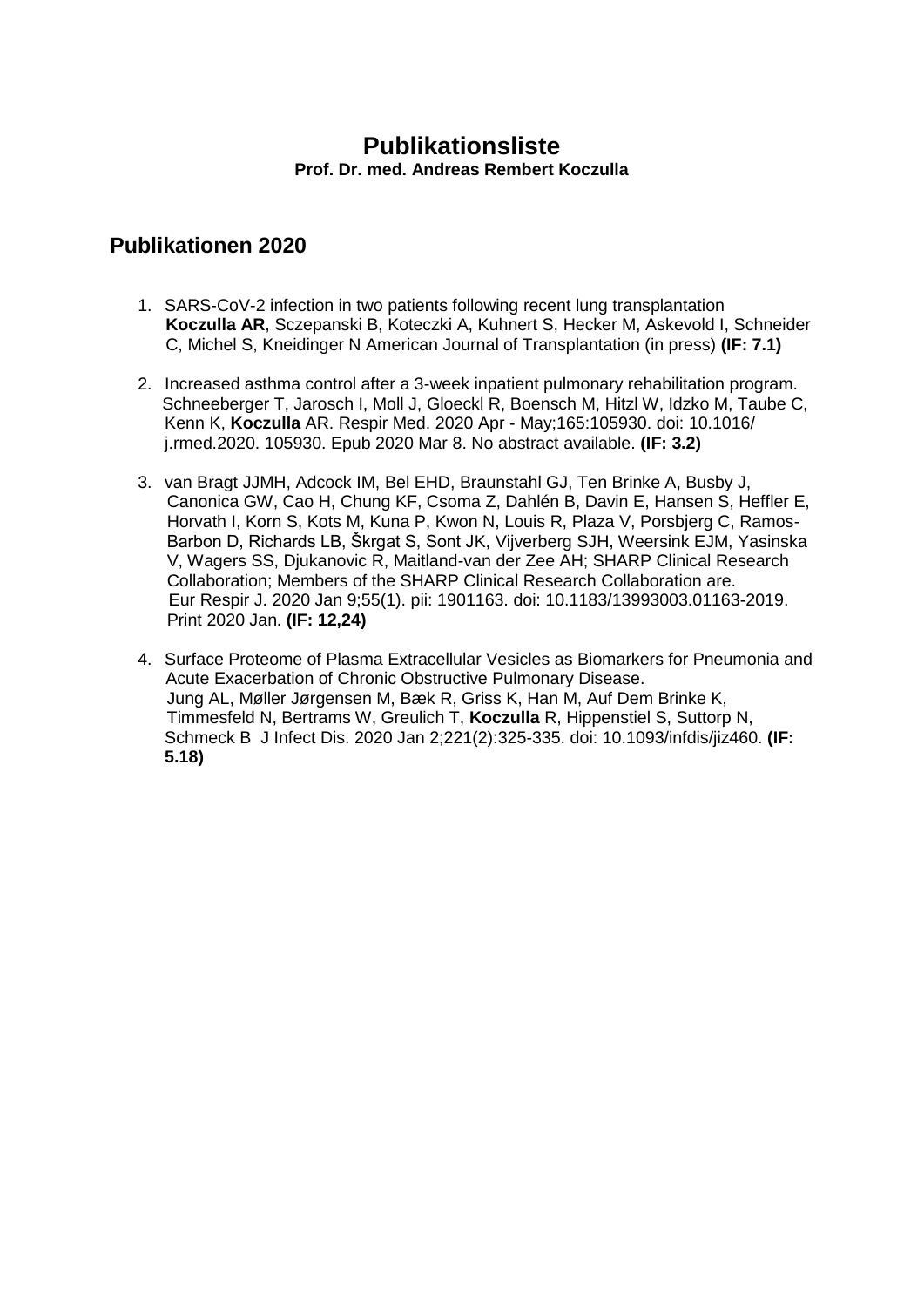- 5. [Improvements in functional and cognitive status following short-term pulmonary](https://www.ncbi.nlm.nih.gov/pubmed/31544112)  [rehabilitation in COPD lung transplant recipients: a pilot study.](https://www.ncbi.nlm.nih.gov/pubmed/31544112) Andrianopoulos V, Gloeckl R, Boensch M, Hoster K, Schneeberger T, Jarosch I, **Koczulla** RA, Kenn K. ERJ Open Res. 2019 Sep 16;5(3). pii: 00060-2019. doi: 10.1183/23120541.00060-2019. ECollectioN 2019 Jul. **(IF: 3.35)**
- 6. [\[Expert Workshop COPD: Lungs and Heart -](https://www.ncbi.nlm.nih.gov/pubmed/31499562) Quite Often Ill Together]. Jany B, Bals R, Dreher M, Held M, Jany L, Rembert **Koczulla** A, Pfeifer M, Randerath W, Watz H, Wilkens H, Steinkamp G. Pneumologie. 2019 Nov;73(11):651-669. doi: 10.1055/a-0914-9566. Epub 2019 Sep 9. German. **(IF: 0.84)**
- 7. [Anti-interleukin-5 therapy \(mepolizumab\) in life-threatening asthma attack: A case](https://www.ncbi.nlm.nih.gov/pubmed/31485410)[based discussion.](https://www.ncbi.nlm.nih.gov/pubmed/31485410) Tello K, Hoffmann A, Beutel B, Greulich T, Vogelmeier CF, Richter MJ, Kuhnert S, Böselt T, Alter P, Holland A, Idzko M, Buhl R, **Koczulla** AR. Respir Med Case Rep. 2019 Aug 22;28:100927. doi: 10.1016/j.rmcr.2019.100927. eCollection 2019. **(IF: 0.42)**
- 8. [Comparison of supplemental oxygen delivery by continuous versus demand based](https://www.ncbi.nlm.nih.gov/pubmed/31404750)  [flow systems in hypoxemic COPD patients -](https://www.ncbi.nlm.nih.gov/pubmed/31404750) A randomized, single-blinded cross-over [study.](https://www.ncbi.nlm.nih.gov/pubmed/31404750) Gloeckl R, Jarosch I, Schneeberger T, Fiedler C, Lausen M, Weingaertner J, Hitzl W, Kenn K, **Koczulla** AR Respir Med. 2019 Sep;156:26-32. doi: 10.1016/j.rmed.2019.08.001. Epub 2019 Aug 5. **(IF: 3.7)**
- 9. [TMPRSS2 Is the Major Activating Protease of Influenza A Virus in Primary Human](https://www.ncbi.nlm.nih.gov/pubmed/31391268)  [Airway Cells and Influenza B Virus in Human Type II Pneumocytes.](https://www.ncbi.nlm.nih.gov/pubmed/31391268) Limburg H, Harbig A, Bestle D, Stein DA, Moulton HM, Jaeger J, Janga H, Hardes K, Koepke J, Schulte L, **Koczulla** AR, Schmeck B, Klenk HD, Böttcher-Friebertshäuser E. J Virol. 2019 Oct 15;93(21). pii: e00649-19. doi: 10.1128/JVI.00649-19. Print 2019 Nov 1. **(IF: 4,32)**
- 10. [Management of patients with multidrug-resistant tuberculosis.](https://www.ncbi.nlm.nih.gov/pubmed/31315696) Lange C, Aarnoutse RE, Alffenaar JWC, Bothamley G, Brinkmann F, Costa J, Chesov D, van Crevel R, Dedicoat M, Dominguez J, Duarte R, Grobbel HP, Günther G, Guglielmetti L, Heyckendorf J, Kay AW, Kirakosyan O, Kirk O, **Koczulla** RA, Kudriashov GG, Kuksa L, van Leth F, Magis-Escurra C, Mandalakas AM, Molina- Moya B, Peloquin CA, Reimann M, Rumetshofer R, Schaaf HS, Schön T, Tiberi S, Valda J, Yablonskii PK, Dheda K. Int J Tuberc Lung Dis. 2019 Jun 1;23(6):645-662. doi: 10.5588/ijtld.18.0622. **(IF: 1.26)**
- 11. [VOC pattern recognition of lung cancer: a comparative evaluation of different dog](https://www.ncbi.nlm.nih.gov/pubmed/31311375)[and eNose-based strategies using](https://www.ncbi.nlm.nih.gov/pubmed/31311375) different sampling materials. Biehl W, Hattesohl A, Jörres RA, Duell T, Althöhn U, **Rembert Koczulla** A, Schmetzer H. Acta Oncol. 2019 Jul 16:1-9. doi: 10.1080/0284186X.2019.1634284. **(IF: 3.29)**
- 12. [Analysis of Human Breath by Millimeter-Wave/Terahertz Spectroscopy.](https://www.ncbi.nlm.nih.gov/pubmed/31212999) Rothbart N, Holz O, **Koczulla** R, Schmalz K, Hübers HW. Sensors (Basel). 2019 Jun 17;19(12). pii: E2719. **(IF: 3.03)**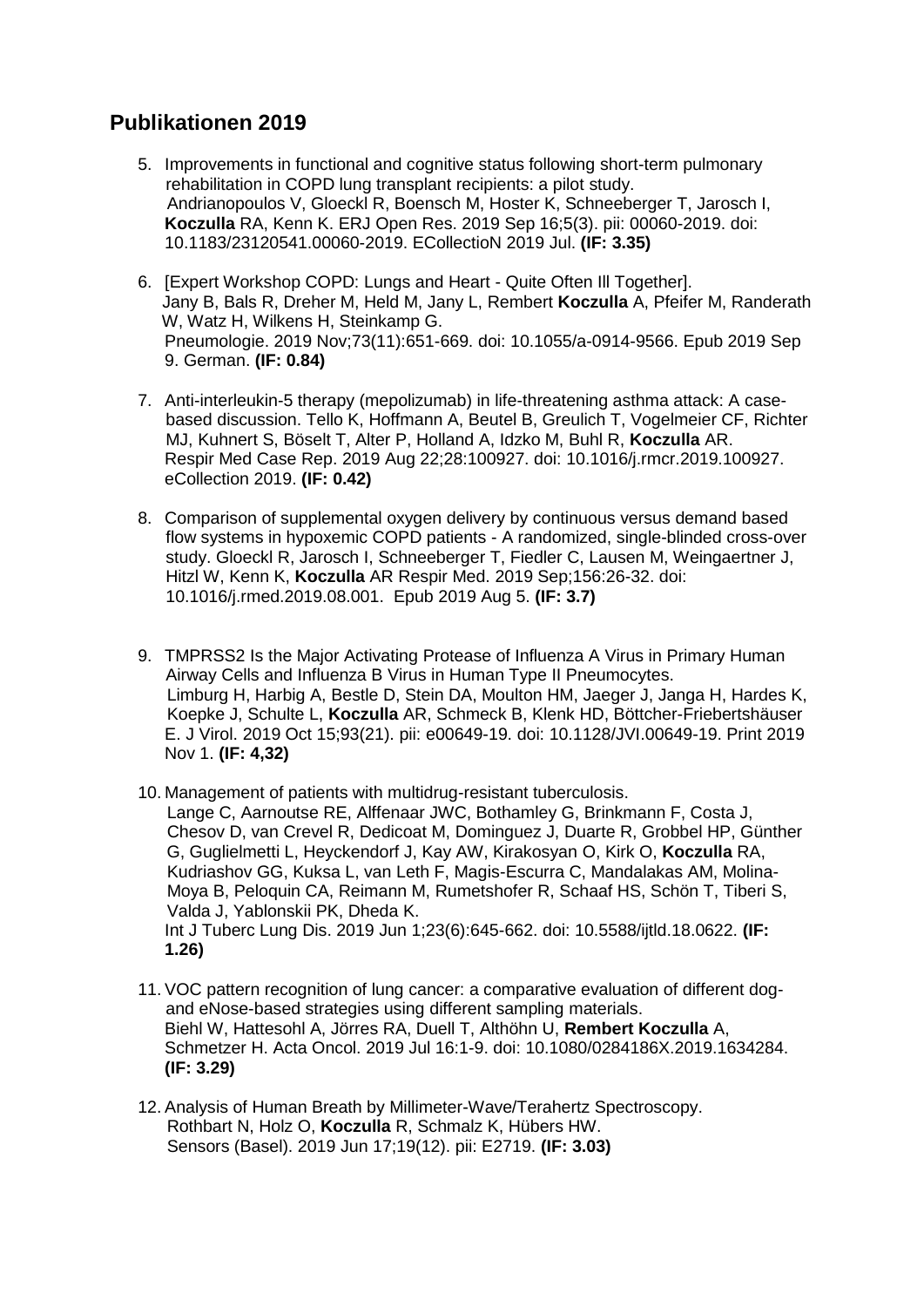#### 13. [In Reply.](https://www.ncbi.nlm.nih.gov/pubmed/31159919)  **Koczulla** AR. Dtsch Arztebl Int. 2019 Apr 19;116(16):287-288. **(IF: 4,46)**

- 14. [Liver Fibrosis and Metabolic Alterations in Adults with Alpha1 Antitrypsin](https://www.ncbi.nlm.nih.gov/pubmed/31121167) Deficiency [Caused by the Pi\\*ZZ Mutation.](https://www.ncbi.nlm.nih.gov/pubmed/31121167) Hamesch K, Mandorfer M, Pereira VM, Moeller LS, Pons M, Dolman GE, Reichert MC, Heimes CV, Woditsch V, Voss J, Lindhauer C, Fromme M, Spivak I, Guldiken N, Zhou B, Arslanow A, Schaefer B, Zoller H, Aigner E, Reiberger T, Wetzel M, Siegmund B, Simões C, Gaspar R, Maia L, Costa D, Bento-Miranda M, van Helden J, Yagmur E, Bzdok D, Stolk J, Gleiber W, Knipel V, Windisch W, Mahadeva R, Bals R, **Koczulla** R, Barrecheguren M, Miravitlles M, Janciauskiene S, Stickel F, Lammert F, Liberal R, Genesca J, Griffiths WJ, Trauner M, Krag A, Trautwein C, Strnad P; European Alpha1-Liver Study Group. Gastroenterology. 2019 May 20. pii: S0016-5085(19)40894-9. **(IF: 19.23)**
- 15. [\[Digital Health in Respiratory Medicine -](https://www.ncbi.nlm.nih.gov/pubmed/30925600) Current Status]. Dreher M, Jany B, Nilius G, Woehrle H, **Koczulla** R. Dtsch Med Wochenschr. 2019 Apr;144(7):457-462. **(IF: 0.63)**

.

.

- 16. [COPD: Rethinking Patient Management -](https://www.ncbi.nlm.nih.gov/pubmed/30879009) How to Approach a Challenging Patient [Group Successfully.](https://www.ncbi.nlm.nih.gov/pubmed/30879009) Jany BH, Bals R, Buhr-Schinner H, Dreher M, **Koczulla** AR, Jany L, Meyer A, Randerath W. Respiration. 2019;97(4):363-368. doi: 10.1159/000493759. Epub 2019 Mar 15. Review. **(IF: 2.93)**
- 17. [\[Easy come, easy go? Current strategies for maintaining the effects of pulmonary](https://www.ncbi.nlm.nih.gov/pubmed/32096716)  [rehabilitation in COPD patients\].](https://www.ncbi.nlm.nih.gov/pubmed/32096716) Spielmanns M, Ruprecht M, Schmid-Mohler G, **Koczulla** AR, Boeselt T. Ther Umsch. 2019;76(8):433-440. doi: 10.1024/0040- 5930/a001118. Review. German. **(IF: 0.05)**
- 18. [Measuring Sleep Quality and Efficiency With an Activity Monitoring Device in](https://www.ncbi.nlm.nih.gov/pubmed/31803327)  [Comparison to Polysomnography.](https://www.ncbi.nlm.nih.gov/pubmed/31803327) Spielmanns M, Bost D, Windisch W, Alter P, Greulich T, Nell C, Storre JH, **Koczulla** AR, Boeselt T. J Clin Med Res. 2019 Dec;11(12):825-833. doi: 10.14740/jocmr4026. Epub 2019 Nov 24. **(IF: 0.14)**
- 19. [The association of cognitive functioning as measured by the DemTect with functional](https://www.ncbi.nlm.nih.gov/pubmed/31727165)  [and clinical characteristics of COPD: results from the COSYCONET cohort.](https://www.ncbi.nlm.nih.gov/pubmed/31727165) von Siemens SM, Perneczky R, Vogelmeier CF, Behr J, Kauffmann-Guerrero D, Alter P, Trudzinski FC, Bals R, Grohé C, Söhler S, Waschki B, Lutter JI, Welte T, Jörres RA, Kahnert K; COSYCONET study group Respir Res. 2019 Nov 14;20(1):257. doi: 10.1186/s12931-019-1217-5. **(IF: 4.1)**
- 20. [\[Exercise Training in Patients with Pulmonary Hypertension: A Systematic Review](https://www.ncbi.nlm.nih.gov/pubmed/31715636)  [and Meta-analysis\].G](https://www.ncbi.nlm.nih.gov/pubmed/31715636)löckl R, Schneeberger T, Boeselt T, Kenn K, **Koczulla** AR, Held M, Oberhoffer R, Halle M. Pneumologie. 2019 Nov;73(11):677-685. doi: 10.1055/a-1005-8678. Epub 2019 Nov 12. German. **(IF: 0.84)**
- 21. [Sleep and rheumatic diseases.](https://www.ncbi.nlm.nih.gov/pubmed/31703798) Boeselt T, **Koczulla** R, Nell C, Beutel B, Guenter K, Cassel W, Hildebrandt O, Koehler U, Kroenig J. Best Pract Res Clin Rheumatol. 2019 Jun;33(3):101434. doi: 10.1016/j.berh.2019.101434. Epub 2019 Sep 11. Review. **(IF: 3.01)**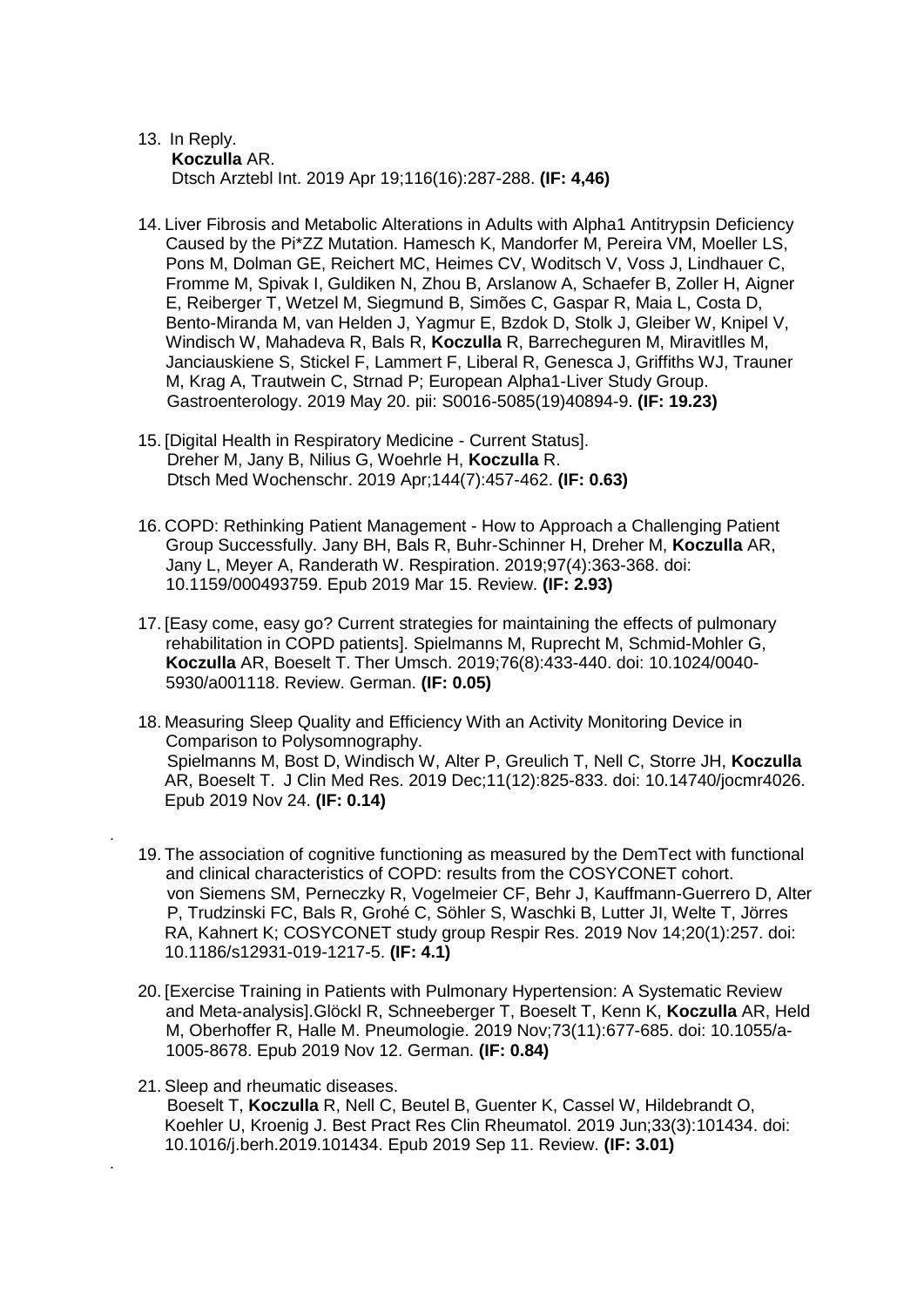- 22. [\[Working Conditions and Quality of Specialized Training in Respiratory Medicine in](https://www.ncbi.nlm.nih.gov/pubmed/31622996)  Germany - [Status quo, Challenges and Perspectives\].](https://www.ncbi.nlm.nih.gov/pubmed/31622996) Bahmer T, Wälscher J, Fisser C, Kreuter M, Karg O, Böing S, **Koczulla** R, Raspe M. Pneumologie. 2019 Oct;73(10):578-581. doi: 10.1055/a-1010-2863. Epub 2019 Oct 17. German. No **(IF: 0.84)**
- 23. [Comparison of continuous flow versus demand oxygen delivery systems in patients](https://www.ncbi.nlm.nih.gov/pubmed/30556614)  [with COPD: A systematic review and meta-analysis.](https://www.ncbi.nlm.nih.gov/pubmed/30556614) Gloeckl R, Osadnik C, Bies L, Leitl D, **Koczulla** AR, Kenn K. Respirology. 2019 Apr;24(4):329-337. **(IF: 4.7)**
- 24. [High-pressure non-invasive ventilation during exercise in COPD patients with chronic](https://www.ncbi.nlm.nih.gov/pubmed/30242790)  [hypercapnic respiratory failure: A randomized, controlled, cross-over trial.](https://www.ncbi.nlm.nih.gov/pubmed/30242790) Gloeckl R, Andrianopoulos V, Stegemann A, Oversohl J, Schneeberger T, Schoenheit-Kenn U, Hitzl W, Dreher M, **Koczulla** AR, Kenn K Respirology. 2019 Mar;24(3):254-261. **(IF: 4.7)**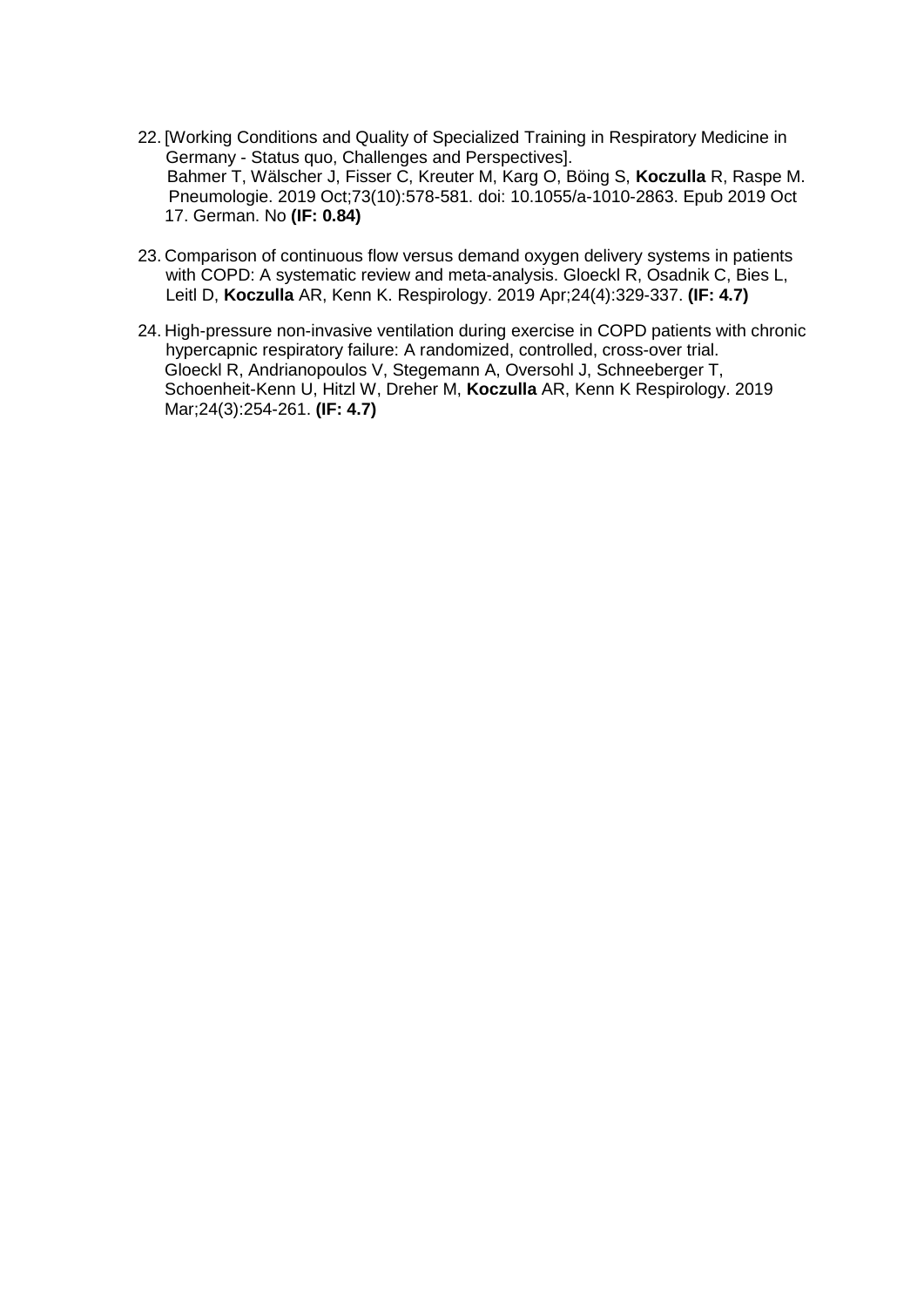- 25. [Long-Term Oxygen Therapy.](https://www.ncbi.nlm.nih.gov/pubmed/30765024) **Koczulla** AR, Schneeberger T, Jarosch I, Kenn K, Gloeckl R. Dtsch Arztebl Int. 2018 Dec 24;115(51-52):871-877. **(IF: 4.46)**
- 26. [Longitudinal stability of blood eosinophil count strata in the COPD COSYCONET](https://www.ncbi.nlm.nih.gov/pubmed/30319247)  [cohort.](https://www.ncbi.nlm.nih.gov/pubmed/30319247) Greulich T, Mager S, Lucke T, **Koczulla** AR, Bals R, Fähndrich S, Jörres RA, Alter P, Kirste A, Vogelmeier CF, Watz H. Int J Chron Obstruct Pulmon Dis. 2018 Sep 28;13:2999-3002. **(IF: 1.25)**
- 27. [α1-antitrypsin mitigates NLRP3-inflammasome activation in amyloid β](https://www.ncbi.nlm.nih.gov/pubmed/30261895)1-42-stimulated [murine astrocytes.](https://www.ncbi.nlm.nih.gov/pubmed/30261895) Ebrahimi T, Rust M, Kaiser SN, Slowik A, Beyer C, **Koczulla** AR, Schulz JB, Habib P, Bac JP. J Neuroinflammation. 2018 Sep 27;15(1):282. **(IF: 5.7)**
- 28. [\[Inhaled Triple Therapy in Severe Chronic Obstructive Pulmonary Disease \(COPD\)\].](https://www.ncbi.nlm.nih.gov/pubmed/30153695) Gillissen A, Paparoupa M, Frings D, Atique B, **Koczulla** R. Pneumologie. 2018 Dec;72(12):832-842. **(IF: 0.84)**
- 29. [\[Expert Meeting: Integrated Care of the COPD Patients\].](https://www.ncbi.nlm.nih.gov/pubmed/29954020) Jany B, Bals R, Buhr-Schinner H, Dreher M, **Koczulla** R, Jany L, Meyer A, Randerath W Steinkamp G Pneumologie. 2018 Sep;72(9):624-640. **(IF: 0.84)**
- 30. [Cerebral oxygen availability during exercise in COPD patients with cognitive](https://www.ncbi.nlm.nih.gov/pubmed/29729396)  [impairment.](https://www.ncbi.nlm.nih.gov/pubmed/29729396) Andrianopoulos V, Vogiatzis I, Gloeckl R, Bals R, **Koczulla** RA, Kenn K. Respir Physiol Neurobiol. 2018 Aug;254:64-72. doi: 10.1016/j.resp.2018.05.001. Epub 2018 May 2. **(IF: 1.58)**
- 31. [Ondine's curse and temporal lobe seizures: anti-Hu-](https://www.ncbi.nlm.nih.gov/pubmed/29667352) and Zic4-associated [paraneoplastic brainstem and limbic encephalitis.](https://www.ncbi.nlm.nih.gov/pubmed/29667352) Kay L, Bauer S, **Koczulla** AR, Librizzi D, Vadasz D, Knake S, Rosenow F, Strzelczyk A. Eur J Neurol. 2018 May;25(5):e59-e60. doi: 10.1111/ene.13629. No abstract available. **(IF:4.38)**
- 32. [Alpha 1 antitrypsin to treat lung disease in alpha 1 antitrypsin deficiency: recent](https://www.ncbi.nlm.nih.gov/pubmed/29430176)  [developments and clinical implications.](https://www.ncbi.nlm.nih.gov/pubmed/29430176) Chapman KR, Chorostowska-Wynimko J, **Koczulla** AR, Ferrarotti I, McElvaney NG. Int J Chron Obstruct Pulmon Dis. 2018 Jan 31;13:419-432. doi: 10.2147/COPD.S149429. eCollection 2018. Review. **(IF: 1.25)**
- 33. Non-invasive Detection of Bladder Tumors Through Volatile Organic Compounds: A Pilot Study with an Electronic Nose Heers H, Gut JM, Hegele A, Hofmann R, Boeselt T, Hattesohl A, **Koczulla** AR. Anticancer Res. 2018 Feb;38(2):833-837. **(IF: 1.93)**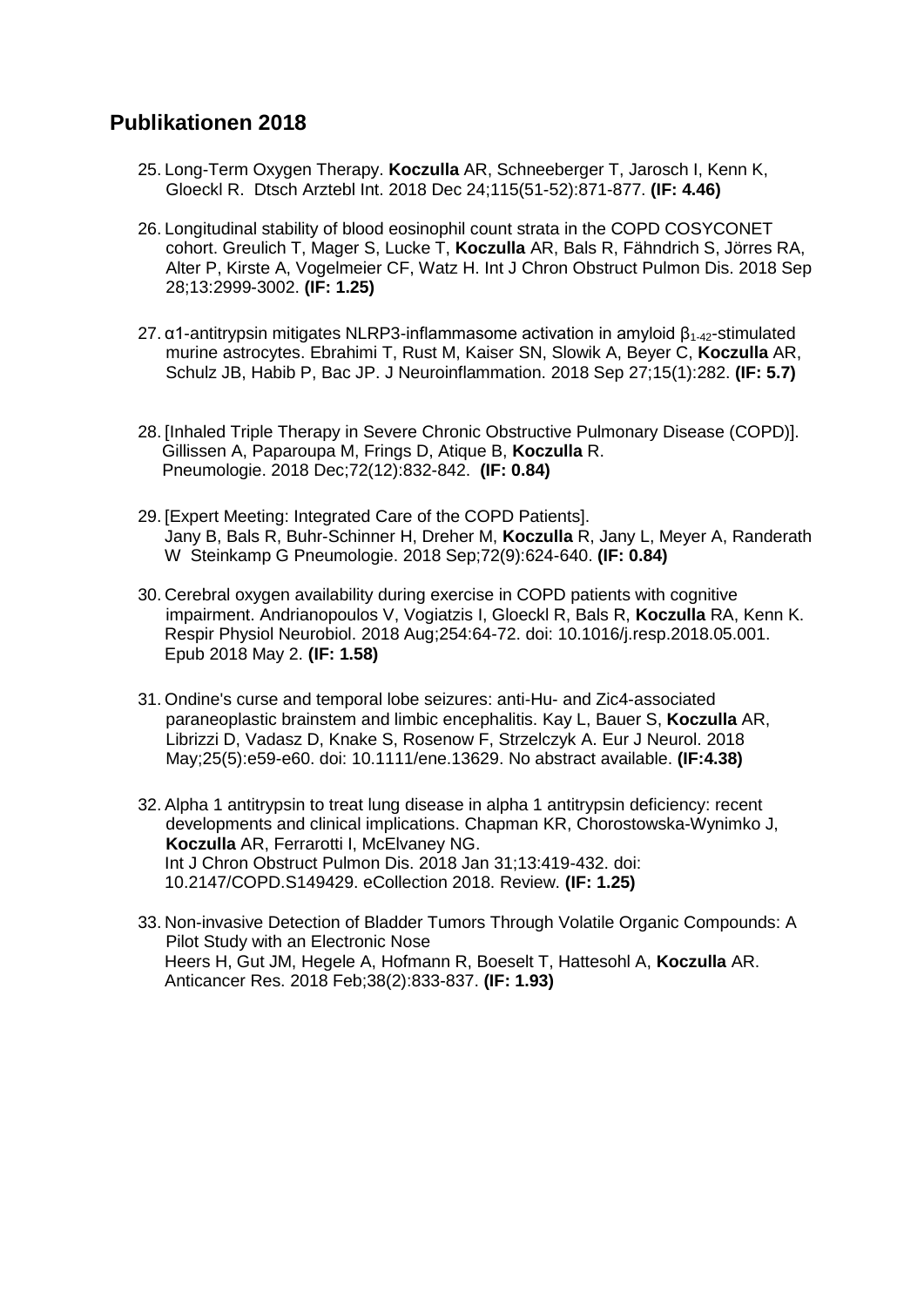- 34. Greulich T, Weist BJD, **Koczulla** AR, Janciauskiene S, Klemmer A, Lux W, Alter P, Vogelmeier CF. Prevalence of comorbidities in COPD patients by disease severity in<br>a German population. Respir Med. 2017 Nov:132:132-138. doi: a German population. Respir Med. 2017 Nov;132:132-138. doi: 10.1016/j.rmed.2017.10.007. Epub 2017 Oct 12. **(IF:3.2)**
- 35. Jarosch I, Hitzl W, **Koczulla** AR, Wencker M, Welte T, Gloeckl R, Janciauskiene S, Kenn K. Comparison of exercise training responses in COPD patients with and without Alpha-1 antitrypsin deficiency. Respir Med. 2017 Sep;130:98-101. doi: 10.1016/j.rmed.2017.07.009. Epub 2017 Jul 15. **(IF:3.2 )**
- 36. Spielmanns M, Boeselt T, Nell C, Eckhoff J, **Koczulla** RA, Magnet FS, Storre JH, Windisch W, Baum K. Effect of Pulmonary Rehabilitation on Inspiratory Capacity During 6-min Walk Test in Patients With COPD: A PROSPECTIVE CONTROLLED STUDY. J Cardiopulm Rehabil Prev. 2017 Nov 8. doi: 10.1097/HCR.0000000000000285. **(IF:1.56)**
- 37. Gillissen A, Kähler CM, **Koczulla** AR, Sauer R, Paparoupa M. [COPD-Management, a comprehensive review].MMW Fortschr Med. 2017 Nov;159(Suppl 3):32-43. doi: 10.1007/s15006-017-9594-5. **(IF: 0.03)**
- 38. Greulich T, Fischer H, Lubbe D, Nell C, Baumbach JI, Koehler U, Boeselt T, Vogelmeier C, **Koczulla** A. Obstructive sleep apnea patients can be identified by ion mobility spectrometry-derived smell prints of different biological materials. J Breath Res. 2017 Oct 30. doi: 10.1088/1752-7163/aa96e2 **(IF: 3.0)**
- 39. Engel M, Endesfelder D, Schloter-Hai B, Kublik S, Granitsiotis MS, Boschetto P, Stendardo M, Barta I, Dome B, Deleuze JF, Boland A, Müller-Quernheim J, Prasse A, Welte T, Hohlfeld J, Subramanian D, Parr D, Gut IG, Greulich T, **Koczulla** AR, Nowinski A, Gorecka D, Singh D, Gupta S, Brightling CE, Hoffmann H, Frankenberger M, Hofer TP, Burggraf D, Heiss-Neumann M, Ziegler-Heitbrock L, Schloter M, Zu Castell W. Influence of lung CT changes in chronic obstructive pulmonary disease (COPD) on the human lung microbiome.PLoS One. 2017 Jul 13;12(7):e0180859. doi: 10.1371/journal.pone.0180859 **(IF: 2.77)**
- 40. Gillissen A, Kähler CM, **Koczulla** AR, Sauer R. [COPD, an update of current management recommendations].MMW Fortschr Med. 2017 Jun;159(12):56-59. doi: 10.1007/s15006-017-9851-7. Review. German **(IF: 0.03 )**
- 41. Lorenz J, Bals R, Dreher M, Jany B, **Koczulla** R, Pfeifer M, Randerath W, Steinkamp G, Taube C, Watz H, Windisch W. Exacerbations of COPD Pneumologie. 2017 May;71(5):269-289. doi: 10.1055/s-0043-106559 **(IF: 0.84)**
- 42. Alter P, Boeselt T, Nell C, Spielmanns M, Kenn K, **Koczulla** AR. Feasibility and safety of whole-body vibration therapy in intensive care patients. Crit Care. 2017 Apr 13;21(1):91. doi: 10.1186/s13054-017-1669-2. **(IF: 6.9 )**
- 43. Spielmanns M, Gloeckl R, Gropp JM, Nell C, **Koczulla** AR, Boeselt T, Storre JH, Windisch W. Whole-Body Vibration Training During a Low Frequency Outpatient Exercise Training Program in Chronic Obstructive Pulmonary Disease Patients: A Randomized, Controlled Trial.J Clin Med Res. 2017 May;9(5):396-402. doi: 10.14740/jocmr2763w. Epub 2017 Apr 1. **(IF: 1.18 )**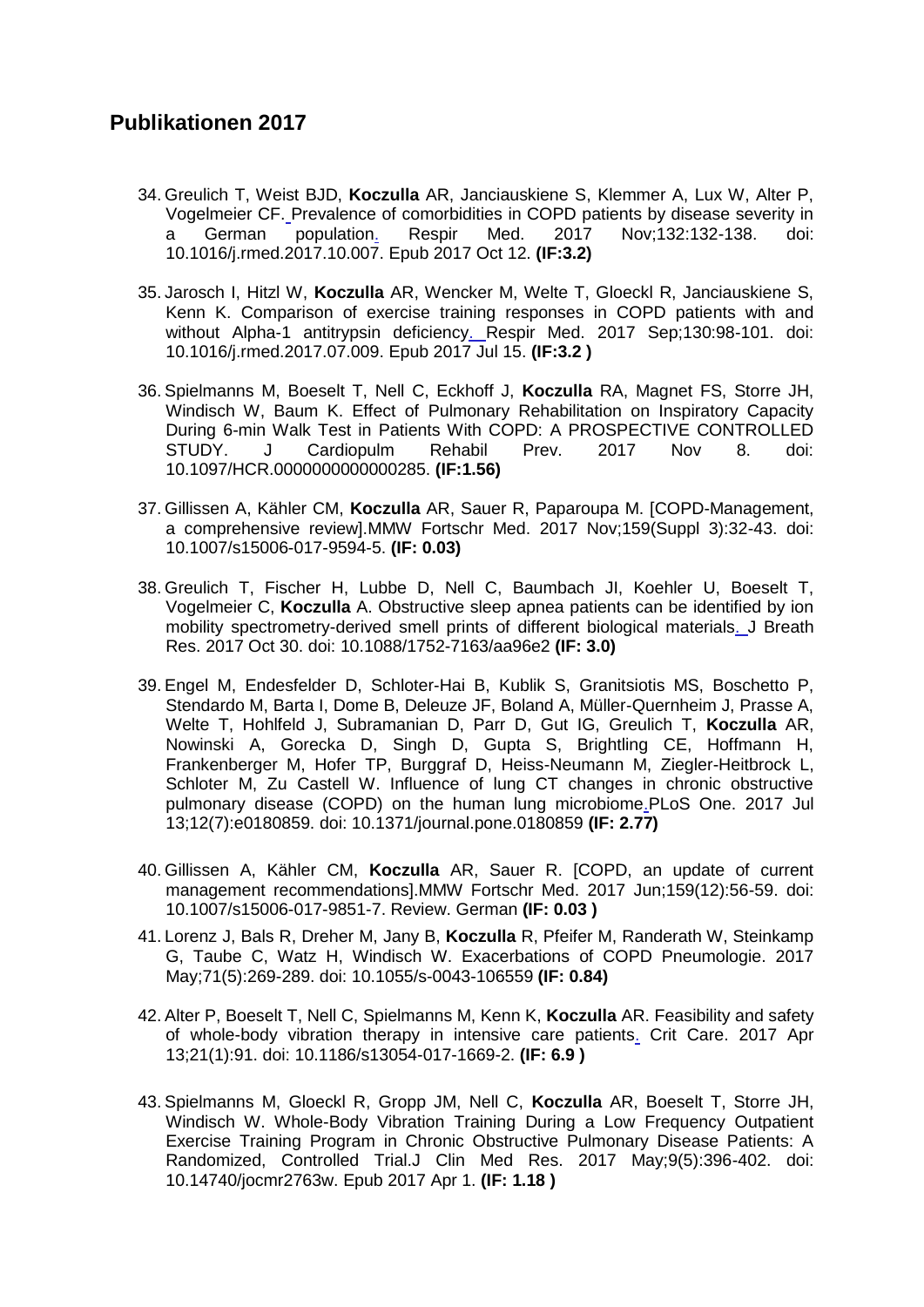- 44. Boeselt T, Nell C, Lütteken L, Kehr K, Koepke J, Apelt S, Veith M, Beutel B, Spielmanns M, Greulich T, Vogelmeier CF, Kenn K, Janciauskiene S, Alter P, **Koczulla** AR. Benefits of High-Intensity Exercise Training to Patients with Chronic Obstructive Pulmonary Disease: A Controlled Study.Respiration. 2017;93(5):301-310. doi: 10.1159/000464139 **(IF: 2.93)**
- 45. Spielmanns M, Müller K, Schott N, Winkler A, Polanski H, Nell C, Boeselt T, **Koczulla** AR, Storre JH, Windisch W, Magnet FS, Baum K. [Impact of a Senso-Motoric Intervention in COPD-Patients Participating in an Outpatient Pulmonary Rehabilitation Program: A Randomized Controlled Trial]. Rehabilitation (Stuttg). 2017 Jun;56(3):159-166. doi: 10.1055/s-0042-119248 **(IF:0.32 )**
- 46. Jung N, Rupp H, **Koczulla** AR, Vogelmeier CF, Alter P. Myocardial homing of mesenchymal stem cells following intrapericardial application and amplification by inflammation - an experimental pilot study.Can J Physiol Pharmacol. 2017 Sep;95(9):1064-1066. doi: 10.1139/cjpp-2016-0373 **(IF: )**
- 47. Spielmanns M, Meier A, Winkler A, Glöckl R, Nell C, **Koczulla** AR, Boeselt T, Alter P, Magnet F, Storre JH, Windisch W. [Pulmonary Rehabilitation after Acute Exacerbation of COPD Reduces the Rate of Reexacerbations].Dtsch Med Wochenschr. 2017 Jan;142(2):e10-e19. doi: 10.1055/s-0042-121346. **(IF:0.03 )**
- 48. Greulich T, Regner W, Branscheidt M, Herr C, **Koczulla** AR, Vogelmeier CF, Bals R. Altered blood levels of vitamin D, cathelicidin and parathyroid hormone in patients with sepsis-a pilot study.Anaesth Intensive Care. 2017 Jan;45(1):36-45. **(IF: 2.38)**
- 49. Spielmanns M, Axer F, Nell C, **Koczulla** AR, Boeselt T, Magnet F, Storre JH, Windisch W. [Outcome predictors for COPD patients hospitalized for acute exacerbation].Med Klin Intensivmed Notfmed. 2017 Nov;112(8):708-716. doi: 10.1007/s00063-016-0245-x **(IF: 0.69)**
- 50. Spielmanns M, Boeselt T, Gloeckl R, Klutsch A, Fischer H, Polanski H, Nell C, Storre JH, Windisch W, **Koczulla** AR. Low-Volume Whole-Body Vibration Training Improves Exercise Capacity in Subjects With Mild to Severe COPD. Respir Care. 2017 Mar;62(3):315-323. doi: 10.4187/respcare.05154 **(IF:2.07 )**
- 51. **Koczulla** AR, Vogelmeier CF, Garn H, Renz H. New concepts in asthma: clinical phenotypes and pathophysiological mechanisms. Drug Discov Today. 2017 Feb;22(2):388-396. doi: 10.1016/j.drudis.2016.11.008. Epub 2016 Nov 17 **(IF: 6.8 )**
- 52. Greulich T, Nell C, Hohmann D, Grebe M, Janciauskiene S, **Koczulla** AR, Vogelmeier CF. The prevalence of diagnosed α1-antitrypsin deficiency and its comorbidities: results from a large population-based database.Eur Respir J. 2017 Jan 4;49(1). pii: 1600154. doi: 10.1183/13993003.00154-2016. **(IF: 12.24)**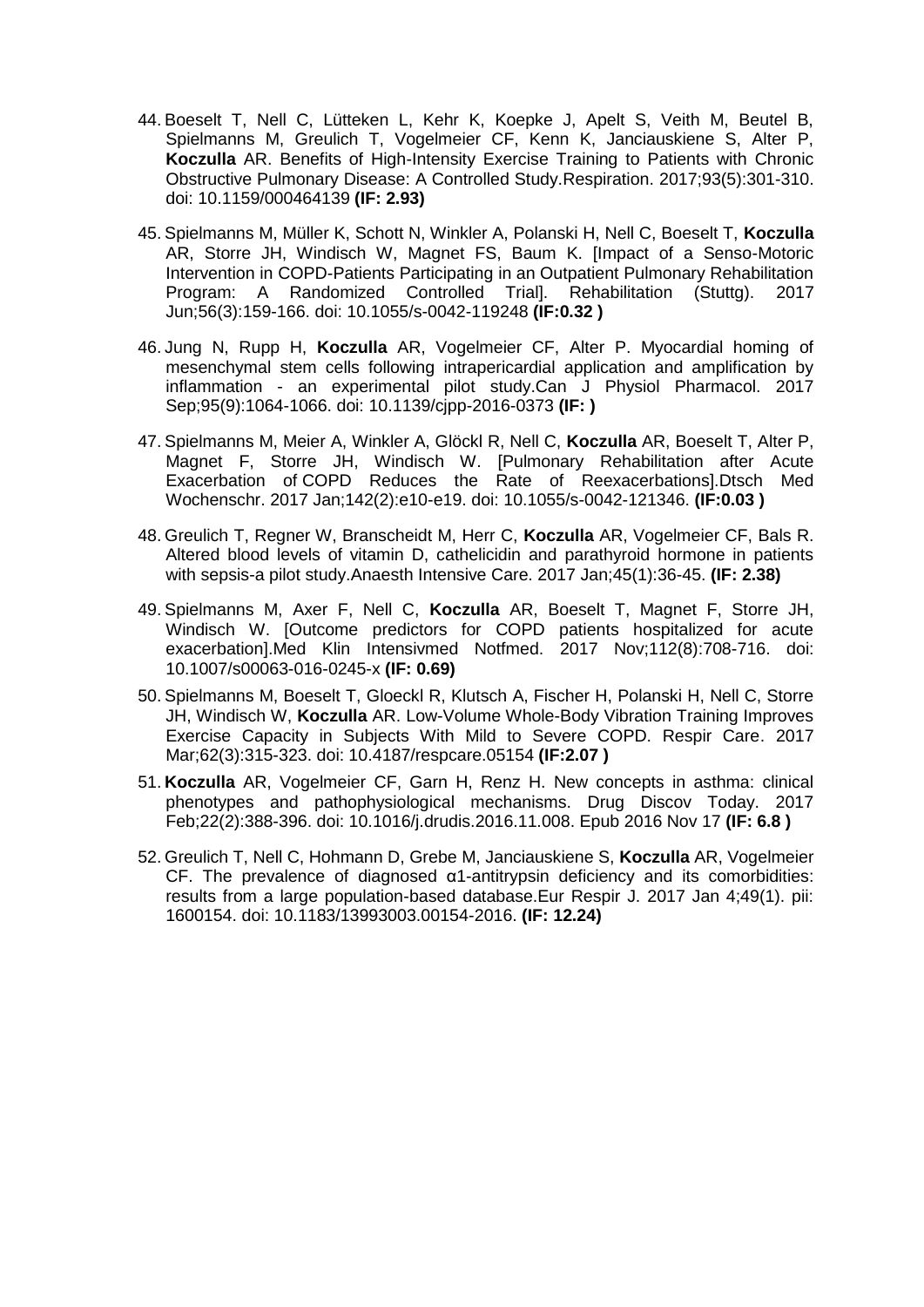- 53. Jarosch I, Gehlert S, Jacko D, **Koczulla** RA, Wencker M, Welte T, Bloch W, Janciauskiene S, Kenn K. Different Training-Induced Skeletal Muscle Adaptations in COPD Patients with and without Alpha-1 Antitrypsin Deficiency.Respiration. 2016;92(5):339-347. Epub 2016 Sep 30 **(IF:2.93 )**
- 54. Stefan Peters, Angelika Kronseder, Stefan Karrasch, Petra A. Neff, Matz Haaks, **Andreas R. Koczulla**, Petra Reinhold, Dennis Nowak, Rudolf A. Jörres Hydrogen peroxide in exhaled air: a source of error, a paradox and its resolution ERJ open research DOI: 10.1183/23120541.00052-2015 **(IF:2.41 )**
- 55. Boeselt T, Spielmanns M, Nell C, Storre JH, Windisch W, Magerhans L, Beutel B, Kenn K, Greulich T, Alter P, Vogelmeier C, **Koczulla** AR. [Validity and Usability of](http://www.ncbi.nlm.nih.gov/pubmed/27305105)  [Physical Activity Monitoring in Patients with Chronic Obstructive Pulmonary Disease](http://www.ncbi.nlm.nih.gov/pubmed/27305105)  [\(COPD\).P](http://www.ncbi.nlm.nih.gov/pubmed/27305105)LoS One. 2016 Jun 15;11(6):e0157229. doi: 10.1371/journal.pone.0157229. eCollection 2016. **(IF: 2.7)**
- 56. Greulich T, Nell C, Herr C, Vogelmeier C, Kotke V, Wiedmann S, Wencker M, Bals R, **Koczulla** AR. Results from a large targeted screening program for alpha-1-antitrypsin deficiency: 2003 - 2015.Orphanet J Rare Dis. 2016 Jun 10;11(1):75. doi: 10.1186/s13023-016-0453-8. **(IF: 1.4 )**
- 57. The effects of smoking and smoking cessation on nasal mucociliary clearance, mucus properties and inflammation Utiyama DM, Yoshida CT, Goto DM, de Santana Carvalho T, de Paula Santos U, **Koczulla** AR, Saldiva PH, Nakagawa NK.Clinics (Sao Paulo). 2016 Jul;71(6):344-50. doi: 10.6061/clinics/2016(06)10 **(IF: 1.2 )**
- 58. Deepak R. Subramanian, Sumit Gupta, Dorothe Burggraf, Suzan J. vom Silberberg, Irene, Heimbeck, Marion S. Heiss-Neumann, Karl Haeussinger, Chris Newby, BeverleyHargadon, Vimal Raj, Dave Singh, Umme Kolsum, Thomas P. Hofer, Khaled Al-shair, Niklas Luetzen, Antje Prasse, Joachim Müller-Quernheim, Giorgio Benea, Stefano Leprotti, Piera Boschetto, Dorota Gorecka, Adam Nowinski, Karina Oniszh, Wolfgang zu Castell, Michael Hagen, Imre Barta, Balázs Döme, Janos Strausz1, Timm Greulich, Claus Vogelmeier, Andreas R. **Koczulla**, Ivo Gut, Jens Hohlfeld, Tobias Welte, Mahyar Lavae-Mokhtari, Loems Ziegler-Heitbrock, Christopher Brightling, David G Parr Emphysema‐ and airways‐dominant COPD phenotypes defined by standardized quantitative CT ERJ 2016 [IF 10.5]
- 59. Gaida, Arne; Holz, Olaf; Nell, Christoph; Schuchardt, Sven; Lavae-Mokhtari, Bianca; Kruse, Lena; Boas, Ursula; Langejuergen, Jens; Allers, Maria; Zimmermann, Stefan; Vogelmeier, Claus; **Koczulla**, Andreas; Hohlfeld, Jens A dual center study to compare breath volatile organic compounds from smokers and non-smokers with and without COPD" Article reference: JBR-100360.R1 [IF 4,6]
- 60. Kirschbaum, B. Beutel, A. Rinke, P.Rexin ,L. Fink, R. **Koczulla**, DK Bartsch Multifokale neuroendokrine Lungentumoren (MFLNET) – Entstehung, Diagnostik und Behandlung Pneumologie. 2016 Feb;70(2):123-9. doi: 10.1055/s-0041-110291 [IF 0]
- 61. Nupur Aggarwal, Janine Koepke, Nerea Matamala, Beatriz Martinez-Delgado, Maria Teresa Martinez, Heiko Golpon, Jan Stolk, Sabina Janciauskiene, A-Rembert **Koczulla** Alpha1-antitrypsin regulates transcriptional levels of serine proteases in blood mononuclear cells Am. J. Resp. Crit Care in press [IF 12,9]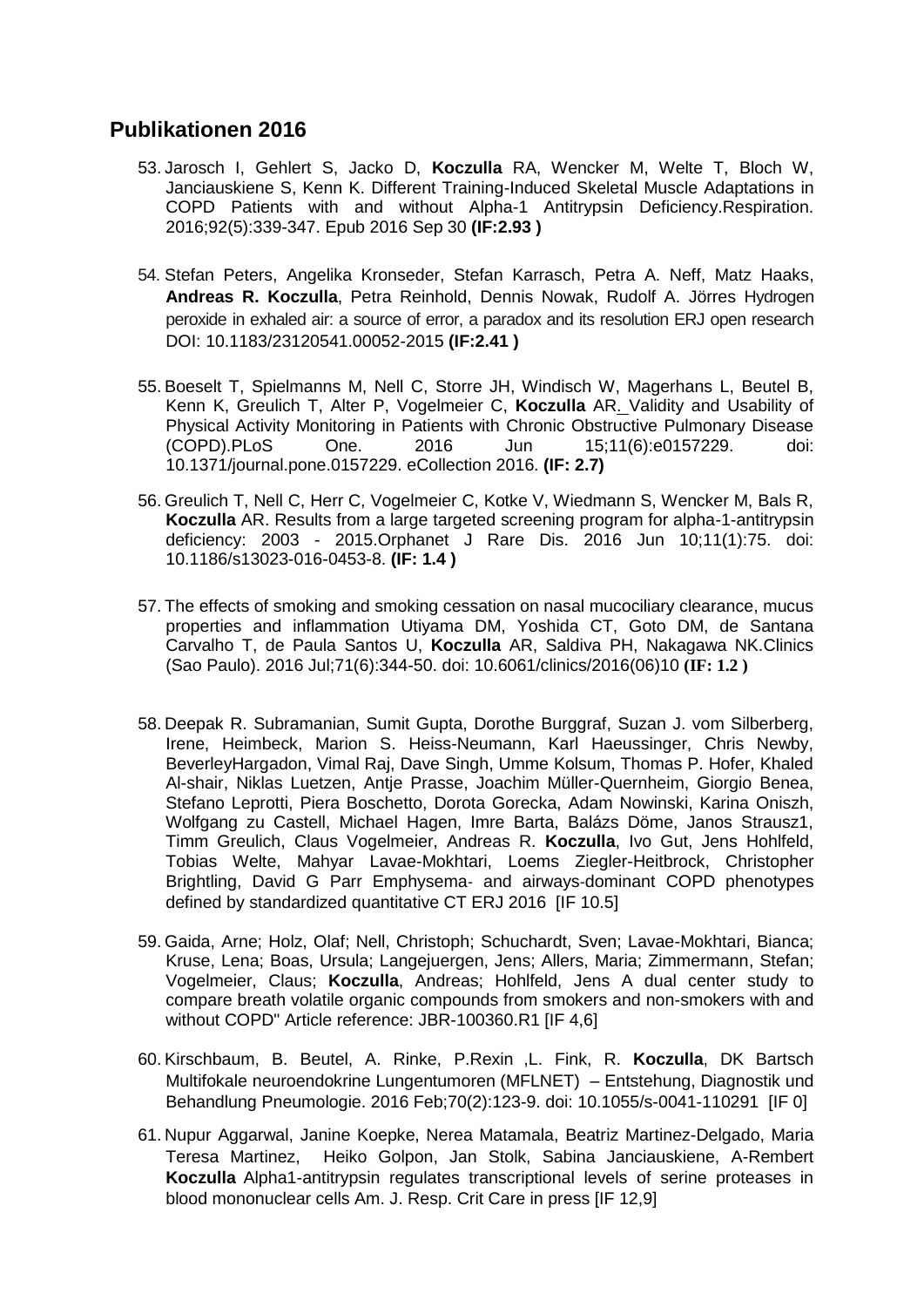62. Alter P, **Koczulla** AR, Nell C, Figiel JH, Vogelmeier CF, Rominger MB [Wall stress](http://www.ncbi.nlm.nih.gov/pubmed/26454537)  [determines systolic and diastolic function -](http://www.ncbi.nlm.nih.gov/pubmed/26454537) Characteristics of heart failure. Int J Cardiol. 2016 Jan 1;202:685-93. doi: 10.1016/j.ijcard.2015.09.032. [IF 4,03]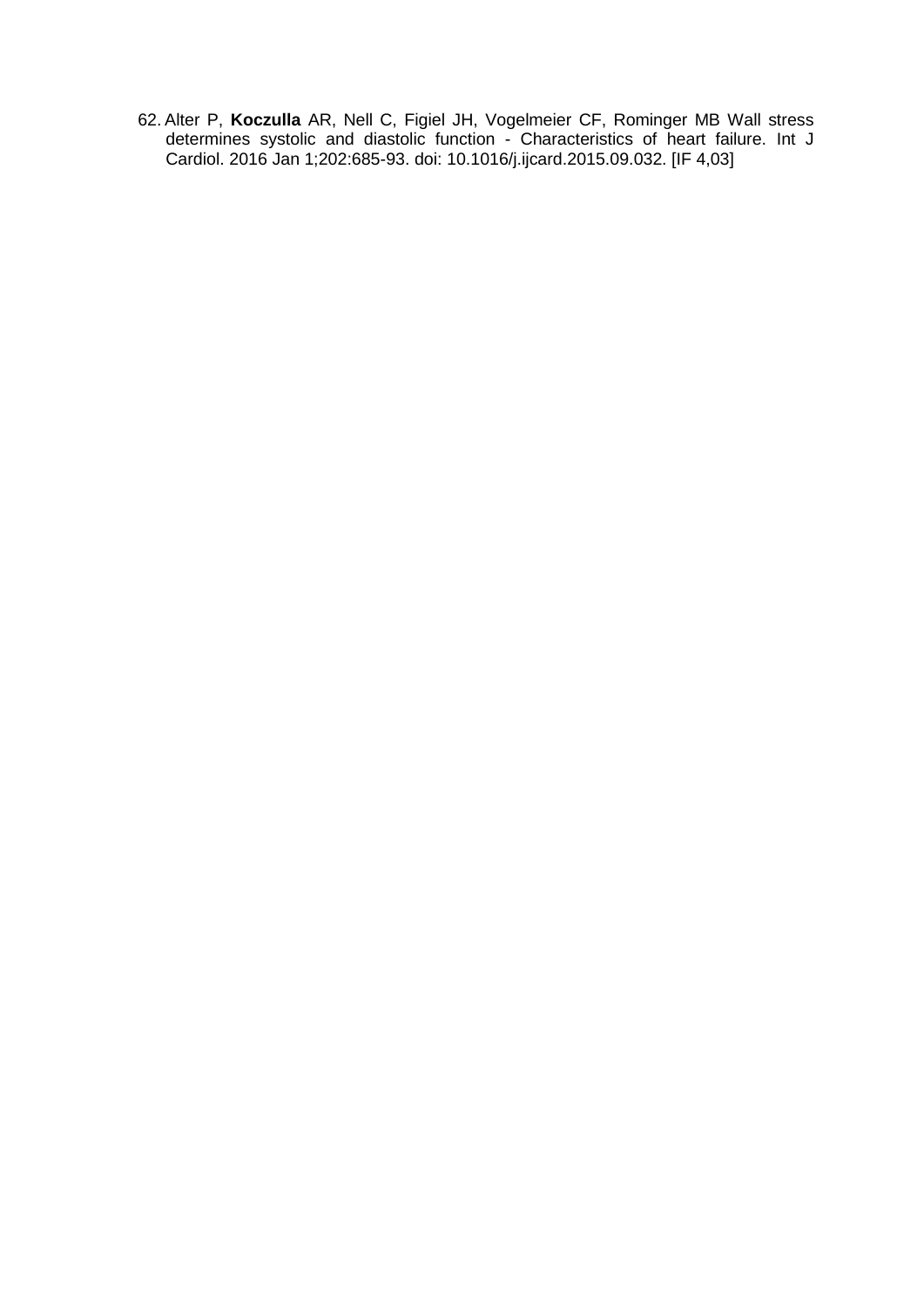- 63. Maike Gold\*; A-Rembert **Koczulla**\*; David Mengel\*; Janine Koepke; Richard Dodel; Geurgana Dontcheva; Pardes Habib; Jan-PhilippBach Reduction of glutamateinduced excitotoxicity in murine primary neurons involving calpain inhibition Journal of Neurological Sciences\* shared authorship, 2015 in press [IF 2,47]
- 64. Tobias Boeselt, Christoph Nell, Katharina Kehr; Angélique Holland, Marc Dresel, Timm Greulich, Bjoern Tackenberg, Klaus Kenn, Johannes Boeder, Benjamin Klapdor, Andreas Kirschbaum, Claus Vogelmeier, Peter Alter, Andreas Rembert **Koczulla**, Whole Body Vibration Therapy in Intensive Care Patients Journal of Rehabilitation Medicine 2015 in press [IF 2,45]
- 65. Alter P, Glück T, Figiel JH, **Koczulla** AR, Vogelmeier CF, Rupp H[.From Heart Failure](http://www.ncbi.nlm.nih.gov/pubmed/26277086)  [to Highly Unsaturated Fatty Acid Deficiency and Vice Versa: Bidirectional Heart and](http://www.ncbi.nlm.nih.gov/pubmed/26277086)  [Liver Interactions.](http://www.ncbi.nlm.nih.gov/pubmed/26277086) Can J Cardiol. 2015 May 30. pii: S0828-282X(15)00401-8. doi: 10.1016/j.cjca.2015.05.019] [IF 3,94]
- 66. Ferrarotti I., Poplawska-Wisniewska B., Trevisan M.T., Koepke J., Marc Dresel, **Koczulla** R, Ottaviani S., Baldo R., Gorrini M., Sala G., Cavallon L., Welte T., Chorostowska-Wynimko J., Luisetti M., Janciauskiene S. How can we improve the detection of alpha1-antitrypsin deficiency? Plos one 2015 Aug 13;10(8):e0135316. doi: 10.1371/journal.pone.0135316 [IF 3,5]
- 67. Peter Alter, Kirsten van de Sand, Christoph Nell, Jens H. Figiel,Timm Greulich, Claus F. Vogelmeier, Andreas R. **Koczulla**, [Airflow limitation in COPD is associated with](http://www.ncbi.nlm.nih.gov/pubmed/26231928)  [increased left ventricular wall stress in coincident heart failure.,](http://www.ncbi.nlm.nih.gov/pubmed/26231928) Respiratory Medicine 2015 Sep;109(9):1131-7. doi: 10.1016/j.rmed.2015.07.012 [IF 3,08]
- 68. Greulich, T, **Koczulla**, A.R., Nell, C, Kehr, K, Vogelmeier, CF, Stojanovic, D; Wittmann, M, Schultz, K Effect of a three-week inpatient rehabilitation program in 544 consecutive patients with very severe COPD Respiration 2015 Oct;90(4):287-92. doi: 10.1159/000436979.. [IF 2,59]
- 69. Jan-Philipp Bach , Maike Gold, David Menge, Akira Hattesohl, Dirk Lubbe, Severin Schmid, Björn Tackenberg, Jürgen Rieke, Sasidhar Maddula, Jörg Ingo Baumbach, Christoph Nell, Tobias Boeselt, Joan Michelis, Judith Alferink, Michael Heneka, Wolfgang Oertel, Frank Jessen, Sabina Janciauskiene, Claus Vogelmeier, Richard Dodel, Andreas Rembert **Koczulla** Measuring compounds in exhaled air to detect Alzheimer's disease and Parkinson's disease, Plos one Jul 13;10(7):e0132227. doi: 10.1371/journal.pone.0132227. [IF 3,5]
- 70. Haller A, Schuerg S, Schudt F, **Koczulla** AR, Mursina L, Gross V, Sohrabi K. [Supporting Prolonged COPD Monitoring Using an Application for Mobile Devices.](http://www.ncbi.nlm.nih.gov/pubmed/26063271) Stud Health Technol Inform. 2015;212:154-8. [IF 0]
- 71. Successful Treatment of Severe Pneumonia Caused by Burkholderia cenocepacia With Intravenous Antibiotics and Immunosuppression Under Extracorporal Membrane Oxygenation Kirschbaum, Andreas ; Seyfer, Perla; Hug, Martin J.; Trittler, Rainer; Pehl, Annika **Koczulla**, Andreas-Rembert; Holland, Angelique; Vogelmeier, Claus; Wulf, Hinnerk ; Vassiliou, Timon; Rolfes, Caroline , Infectious Diseases in Clinical Practice: January 2015 - Volume 23 - Issue 1 - p 54–56 [IF 0]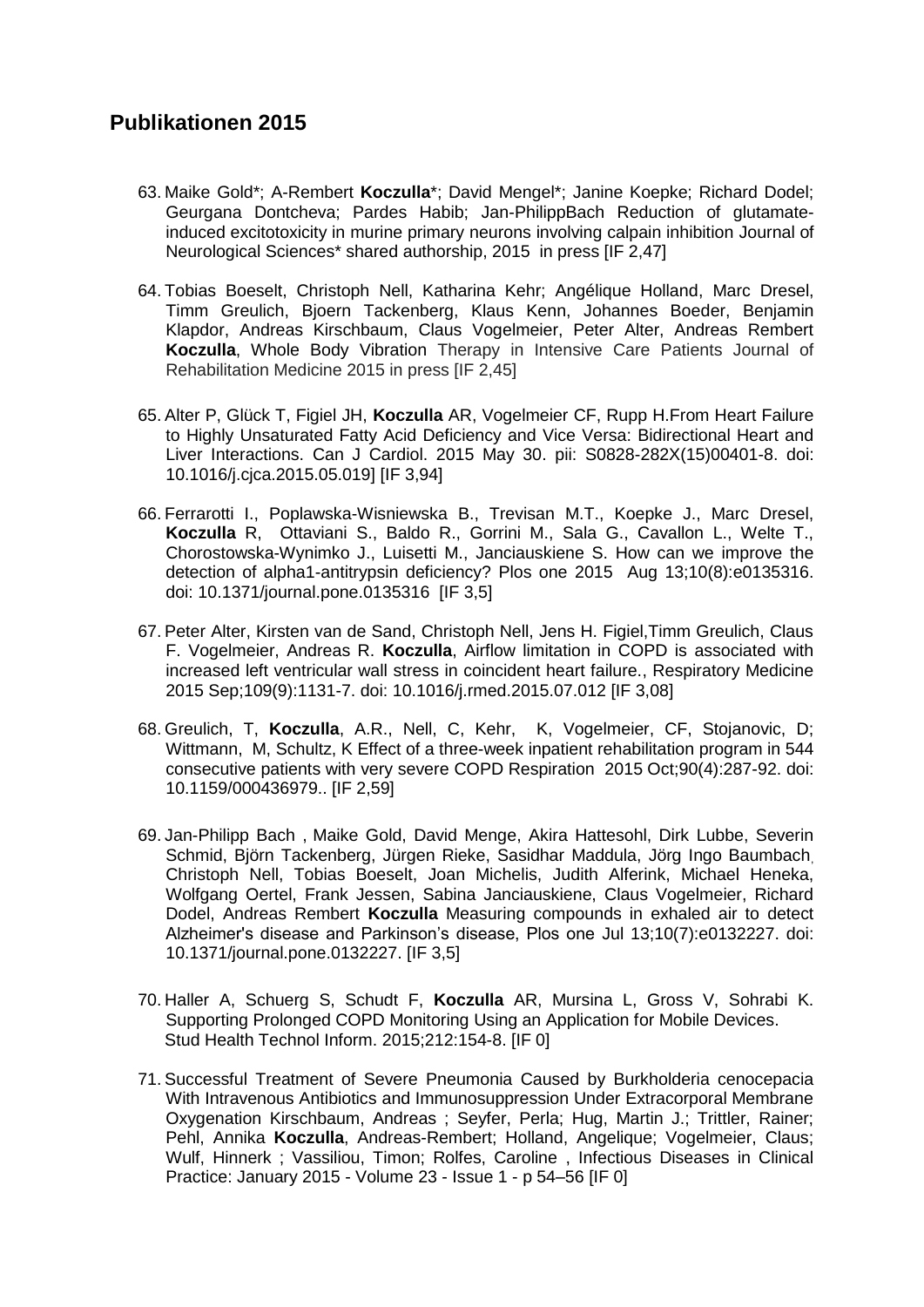- 72. Late gadolinium enhancement in sarcoidosis: ventricular wall stress should not be overlooked.Alter P, Vogelmeier CF, **Koczulla** AR.Chest. 2015 Mar;147(3):e118. doi: 10.1378/chest.14-2740. [IF 7,1]
- 73. Koepke J, Dresel M, Schmid S, Greulich T, Beutel B, Schmeck B, Vogelmeier CF, Janciauskiene S, **Koczulla** AR. Therapy with Plasma Purified Alpha1-Antitrypsin (Prolastin®) Induces Time-Dependent Changes in Plasma Levels of MMP-9 and MPO. PLoS One. 2015 Jan 30;10(1):e0117497. [IF 3,5]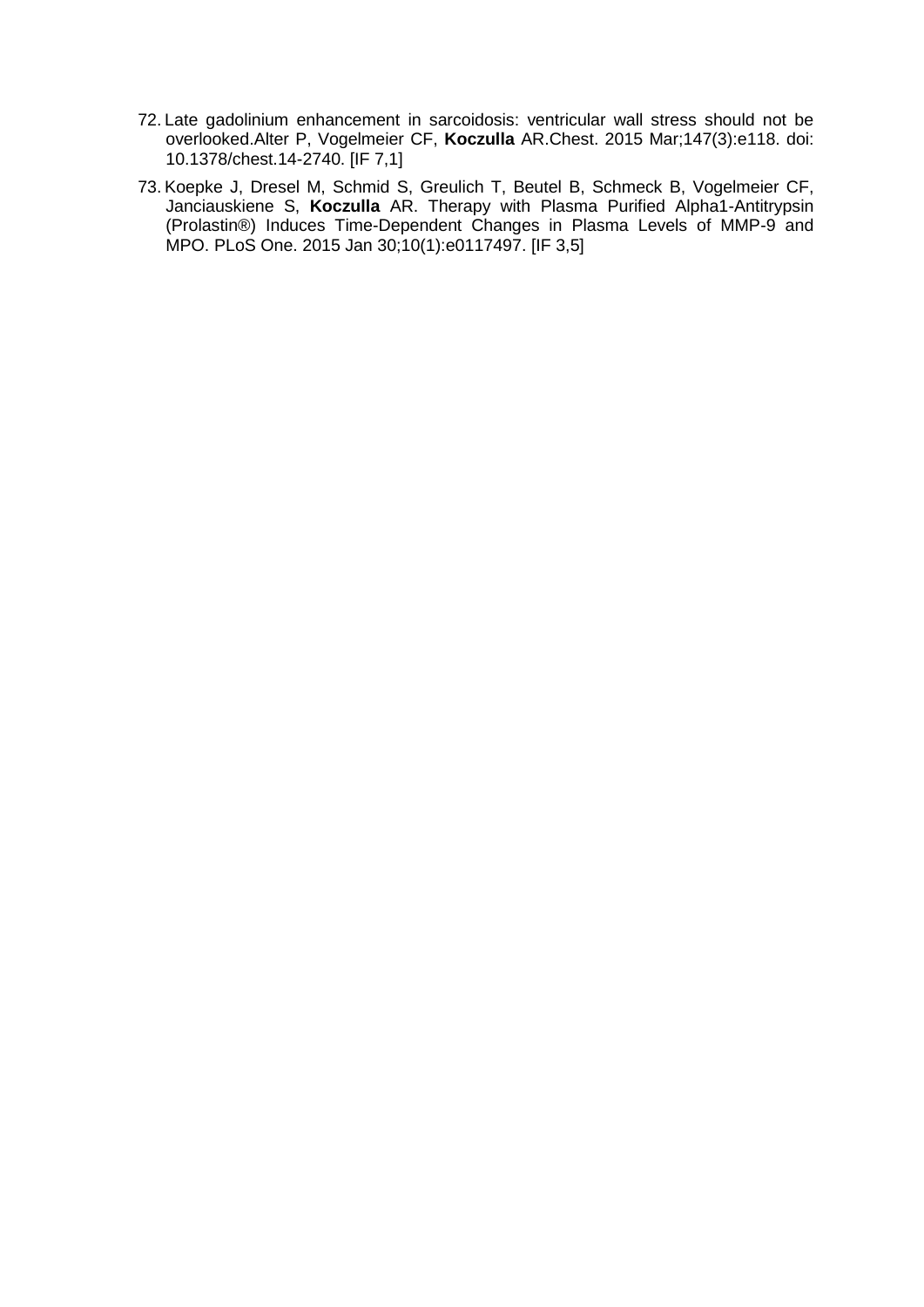- 74. Jung N, Mronga S, Schroth S, Vassiliou T, Sommer F, Walthers E, Aepinus C, Jerrentrup A, Vogelmeier C, Holland A, **Koczulla** R. Gardening can induce pulmonary failure: Aspergillus ARDS in an immunocompetent patient, a case report.BMC Pulm Med. BMC Infect Dis. 2014 Nov 26;14(1):600. [IF 2,56]
- 75. Gold M, Dolga AM, Koepke J, Mengel D, Culmsee C, Dodel R, Koczulla A, Bach JP. Alpha 1 -antitrypsin modulates microglial-mediated neuroinflammation and protects microglial cells from amyloid-ß-induced toxicity.J Neuroinflammation. 2014 Sep 23;11(1):165. [IF 4,9]
- 76. AR **Koczulla** Treatments for pulmonary fibrosis N Engl J Med. 2014 Aug21;371(8):781. doi: 10.1056/NEJMc1407776#SA1 [IF 54,42]
- 77. Tobias Rogosch . Nina Herrmann, Rolf F. Maier, Eugen Domann, Akira Hattesohl, Andreas Rembert **Koczulla**, Michael Zemlin, Detection of primary bloodstream infections and prediction of bronchopulmonary dysplasia in preterm neonates by using an electronic nose J Pediatr. 2014 Jun 11. pii: S0022-3476(14)00407-7 [IF 4,3]
- 78. E. Frenzel, S. Wenger, S. Immenschuh, R. **Koczulla**, R. Mahadeva, HJ Deeg, C. Dinarello, T. Welte, AMQ Marcondes, S. Janciauskiene, Acute Phase Protein alpha1- Antitrypsin- A Novel Regulator of Angiopoetin-like Protein 4 Transcription and Secretion, J Immunol. 2014 Jun 1;192(11):5354-62. [IF 5,5]
- 79. Benefits of whole body vibration training in patients hospitalised for COPD exacerbations - a randomized clinical trial Timm Greulich, Christoph Nell, Janine Koepke, Juliane Fechtel, Maja Franke, Bernd Schmeck, Daniel Haid, Sandra Apelt, Silke Filipovic, Klaus Kenn, Sabina Janciauskiene,Claus Franz Vogelmeier, Andreas Rembert **Koczulla** BMC Pulm Med. 2014 Apr 11;14:60. [IF 2,6]
- 80. P. Alter L. Luetteken C. Nell D. Haid K. Kehr T. Greulich S. Apelt K. Langenhan C. Hohmann C. F. Vogelmeier A. R.**Koczulla** Exercise training leads to physiological left ventricular hypertrophy in COPD International Journal of Cardiology [IF 5.5]
- 81. S. Janciauskiene, B. Olejnicka, R **Koczulla**, L-O Cardell, T. Welte, U. Westin, Allergen-specific immunotherapy increases plasma gelsolin levels, American Journal of Rhinology and Allergy Am J Rhinol Allergy. 2014 May;28(3):136-40. [IF 1,74]
- 82. [Chronic obstructive pulmonary disease (COPD) : Current concepts and new therapeutic options.]Klemmer A, Greulich T, **Koczulla** AR, Vogelmeier CF.Internist (Berl). 2014 Mar 1 [IF 0,32] Review
- 83. Timm Greulich, Katharina Kehr, Christoph Nell, Janine Köpke, Daniel Haid, Ulrich Koehler, Kay Koehler, Silke Filipovic, Klaus Kenn, Claus Vogelmeier, A.-Rembert **Koczulla** A Randomized Clinical Trial To Assess The Influence Of A Three Months Training Program (Gym-based Individualized Vs. Calisthenics-based Nonindividualized) In COPD-Patients Respiratory Research 2014 Mar 25;15:36 [IF 3,6]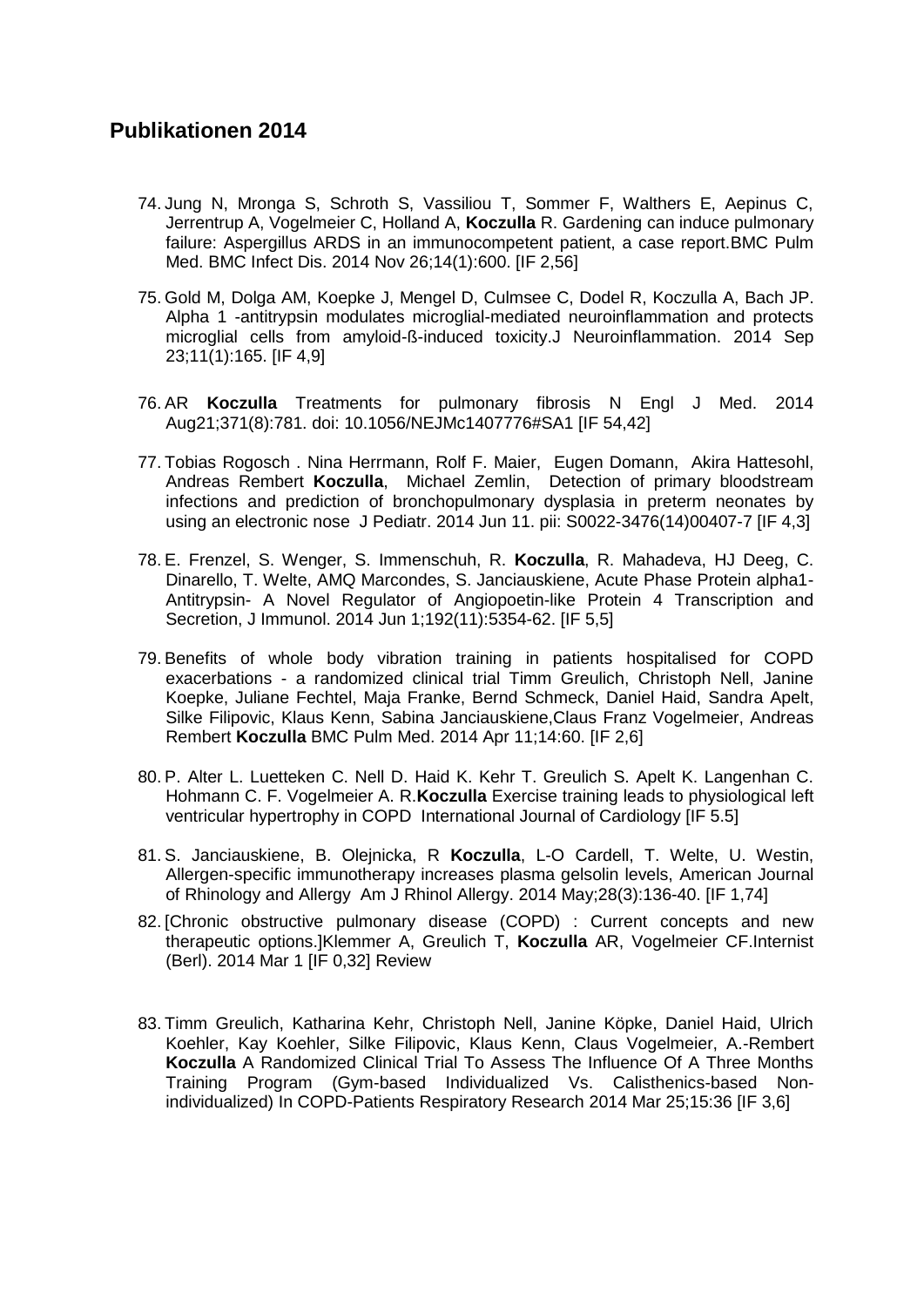- 84. Ph in exhaled breath condensate and nasal lavage as a biomarker of air 1 pollutionrelated inflammation in street traffic-controllers and office-workers Thamires Marques de Lima, Cristiane Mayumi Kazama, Andreas Rembert **Koczulla**, Pieter S Hiemstra, Mariangela Macchione, Ana Luisa Godoy Fernandes, Ubiratan de Paula Santos, Maria Lucia Bueno-Garcia, Dirce Maria Zanetta, de André CD, Paulo Hilario Nascimento Saldiva, Naomi Kondo Nakagawa Clinics (Sao Paulo). 2013 Dec;68(12):1488-94. [ IF 1,59]
- 85. Zakharkina Tetjana, Heinzel E, **Koczulla** RA, Greulich Timm, Rentz K, Pauling JK, Baumbach Joerg, Herrmann M, Grünewald C, Dienemann H, von Müller L, Bals Robert. PLoS One. 2013 Jul 9;8(7):e68302. doi: 10.1371 [ IF3,7 ]
- 86. Telemonitoring in patients with COPD and acute exacerbation Koehler Ullrich, Greulich Timm, Gross Vilker, Hildebrandt Olaf, Redhardt Felicitas, Sohrabi Kewan, Weissflog Andreas, **Koczulla** Rembert. Dtsch Med Wochenschr. 2013 Apr;138(16):837-41. [ IF 0,65]
- 87. Role of IL-18 in Second Hand Smoke-Induced Emphysema.Kratzer A, Salys J, Nold-Petry C, Cool C, Zamora M, Bowler R, **Koczulla** AR, Janciauskiene Sabina, Edwards M, Dinarello CA, Taraseviciene-Stewart Leima. Am J Respir Cell Mol Biol. 2013 Feb 7 [ IF 5,13]
- 88. Detection of obstructive sleep apnea by an electronic nose Timm Greulich, Akira Hattesohl, Antje Grabisch, Janine Koepke, Severin Schmid, Sarah Noeske, Christoph Nell, Marion Wencker, Rudolf A. Jörres, Claus Franz Vogelmeier, Ulrich Köhler, Andreas Rembert **Koczulla** Eur Respir J. 2013 Jul;42(1):145-55. doi: 10.1183/09031936.00091712. [ IF 6,355]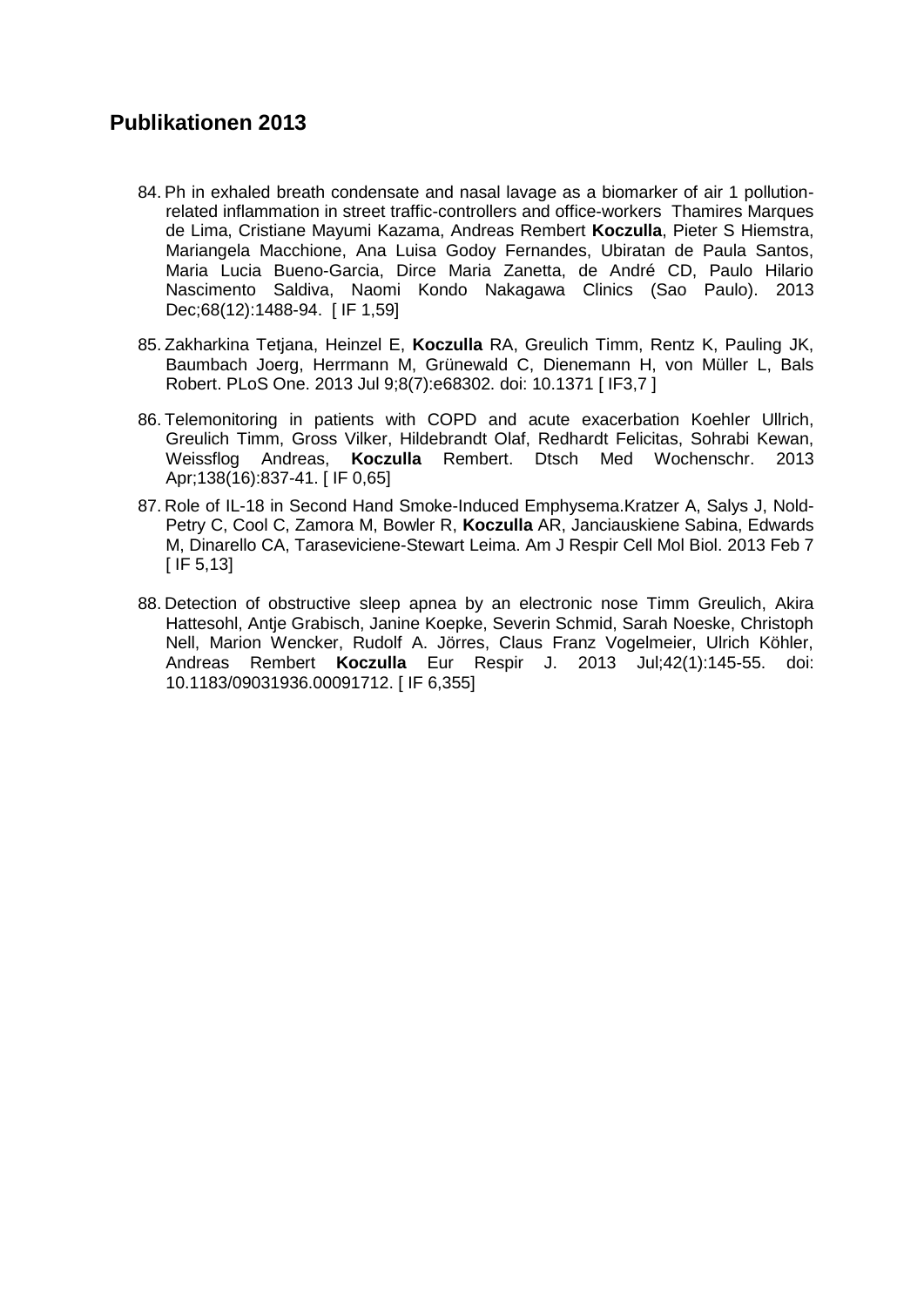- 89. The effects of weekly augmentation therapy in patients with PiZZ α1-antitrypsin deficiency Schmid Severin Thomas, Koepke Janine, Dresel Marc, Hattesohl Akira, Frenzel Eileen, Pérez Jose, Lomas David¶, Miranda Emelia, Greulich Timm, Noeske Sarah, Wencker Marion, Teschler Helmut, Vogelmeier Claus, Janciauskiene Sabina and **Koczulla** Andreas Rembert Int J Chron Obstruct Pulmon Dis. 2012;7:687-696  $IIF$  2.5]
- 90. Chronic obstructive pulmonary disease: New pharmacotherapeutic options Greulich Timm, **Koczulla** Andreas Rembert, Vogelmeier Claus. Internist (Berl). 2012 Sep 7. [IF 0,32]
- 91. Does augmentation with alpha1-antitrypsin affect neutrophil extracellular traps formation? Frenzel Eileen, Korenbaum E, Hegermann J, Ochs M, Koepke Janine, **Koczulla** Andreas Rembert, Welte Tobias, Köhnlein Thomas, Janciauskiene Sabina Int J Biol Sci. 2012;8(7):1023-5. Epub 2012 Aug 8. [IF 3,16]
- 92. Pulmonary allergic reactions, Koczulla Andreas Rembert, Beutel Bjoern, Jerrentrup Andreas, Vogelmeier Claus. Internist (Berl). 2012 Aug;53(8):924-33. [IF 0,32]
- 93. [Rare Diseases in Pulmonary Medicine and its Challenges.] Wencker Marion, Teschler Helmut, Vogelmeier Claus, **Koczulla** Rembert., Pneumologie. 2012 Jul;66(7):437-41 [ IF 0]
- 94. Krüppel-like zinc finger proteins in end-stage COPD lungs with and without severe alpha1-antitrypsin deficiency. **Koczulla** Rembert, Jonigk Dani, Wolf T, Herr Christian, Noeske Sarah, Klepetko Walter, Vogelmeier Claus, von Neuhoff N, Rische J, Wrenger S, Golpon Heiko, Voswinckel Robert, Luisetti Maurizio, Ferrarotti Ilaria, Welte Tobias, Janciauskiene Sabina. Orphanet J Rare Dis. 2012 May 23;7(1):29. [IF 5,7]
- 95. [Chronic obstructive pulmonary disease (COPD)]. **Koczulla** Andreas Rembert, Greulich Timm, Beutel Bjoern, Vogelmeier Claus. Dtsch Med Wochenschr. 2012 Jun;137(22):1185-7. Epub 2012 May 22 [IF 0,65]
- 96. Alpha-1 Antitrypsin Is Elevated In Exhaled Breath Condensate And Serum In Exacerbated COPD Patients **Koczulla** Andreas Rembert, Sarah Noeske, Christian Herr, Janine Koepke, Rudolf A. Joerres, Christoph Nell, Severin Schmid, Claus Vogelmeier, Robert Bals Respir Med. 2012 Jan;106(1):120-6. [IF 2,65]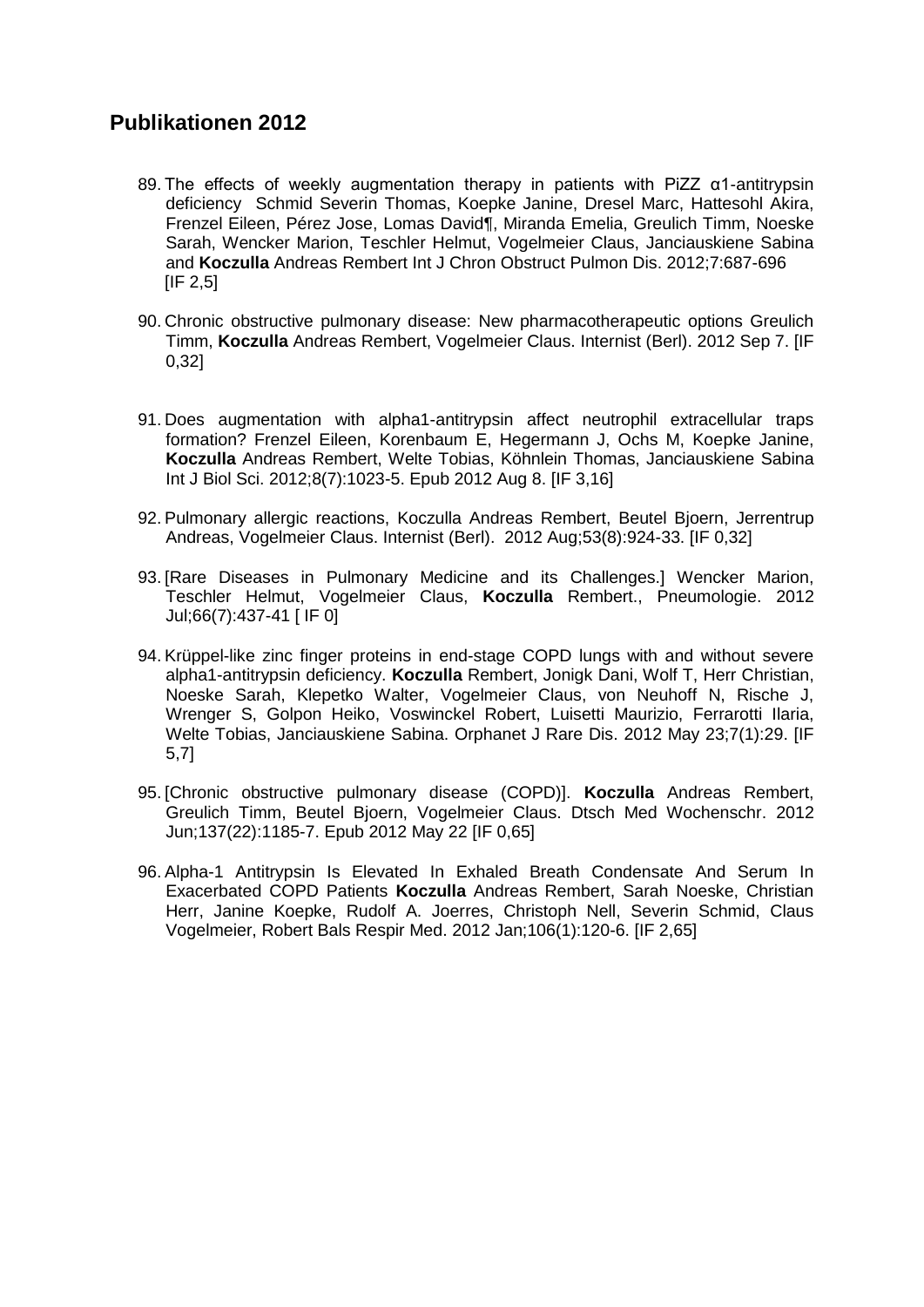- 97. Comparison of two devices and two breathing patterns for exhaled breath condensate sampling. Hüttmann Eva Maria, Greulich Timm, Hattesohl Akira, Schmid Severin, Noeske Sarah, Herr Christian, John Gerrit, Jörres Rudolf, Müller Bernd, Vogelmeier Claus, **Koczulla** Andreas Rembert. PLoS One. 2011;6(11):e27467. Epub 2011 Nov 7. [IF 4,09]
- 98. Discrimination between COPD with and without alpha 1-antitrypsin deficiency using an electronic nose. Hattesohl Akira, Jörres Rudolf, Dressel Holger, Schmid Severin, Vogelmeier Claus, Greulich Timm, Noeske Sarah, Bals Robert, **Koczulla** Andreas Rembert. Respirology. 2011 Aug 24. doi: 10.1111/j.1440-1843.2011.02047 [IF 2,78]
- 99. [Special Training Therapy to Reduce Inflammation in Anti-Jo-1 Syndrome.] Greulich Timm, Müller Silke, Fechtel Juliane, Nell Christoph, Holland Angelique, Bach Jan Phillip, Tackenberg Björn, Schubert Harald, Kenn Klaus, Vogelmeier Claus, **Koczulla** Andreas Rembert. Pneumologie. 2011 Aug 24. [IF 0]
- 100. COPD CME **Koczulla** Andreas Rembert, Greulich Timm, Schmid Severin, Kenn Klaus, Heinzelmann Inga, Vogelmeier, Claus, Der Pneumologe September 2011, Volume 8, Issue 5 , pp 359-371 [IF 0]
- 101. MCC/IMS as potential noninvasive technique in the diagnosis of patients with COPD with and without alpha 1-antitrypsin deficiency **Koczulla** Andreas Rembert, Hattesohl Akira, Schmid Severin, Bernd. Bödeker, S. Maddula, Joerg. Baumbach Int. J. Ion Mobil. Spec.2011 DOI 10.1007/s12127-011-0070-0 [IF 0]
- 102. The role of vitamin D in pulmonary disease: COPD, Asthma, infection , and cancer, Herr Christian, Greulich Timm, **Koczulla** Andreas Rembert, Meyer Silke, Zakharkina Tetjana, Branscheidt Merrit, Echmann R, Bals Robert Resp. Res. 2011 Mar 18 ; 12 (1) :31 [IF 3,36]
- 103. Detection of microorganisms in exhaled breath condensate during acute exacerbations of COPD, Zakharkina Tetjana, **Koczulla** Andreas Rembert, Mardanova Olga, Hattesohl Akira, Bals Robert. Respirology. 2011 Aug;16(6):932-8 [IF 2,78]
- 104. Krankheiten erriechen? Eine kurze Übersicht über elektronische Nasen **Koczulla** Andreas Rembert. Hattesohl Akira, Biller Heike, Hofbauer Judith, Hohlfeld Jens, Oeser Christian, Wirtz Hubert, Jörres Rudolf et al. Pneumologie 2011; 65: 1–5 [IF 0]
- 105. The discovery of α1-antitrypsin and its role in health and disease. Janciauskiene Sabina, Bals Robert, **Koczulla** Rembert, Vogelmeier Claus, Köhnlein Thomas, Welte Tobias. Respir Med. 2011 Feb 28 [IF 2,475]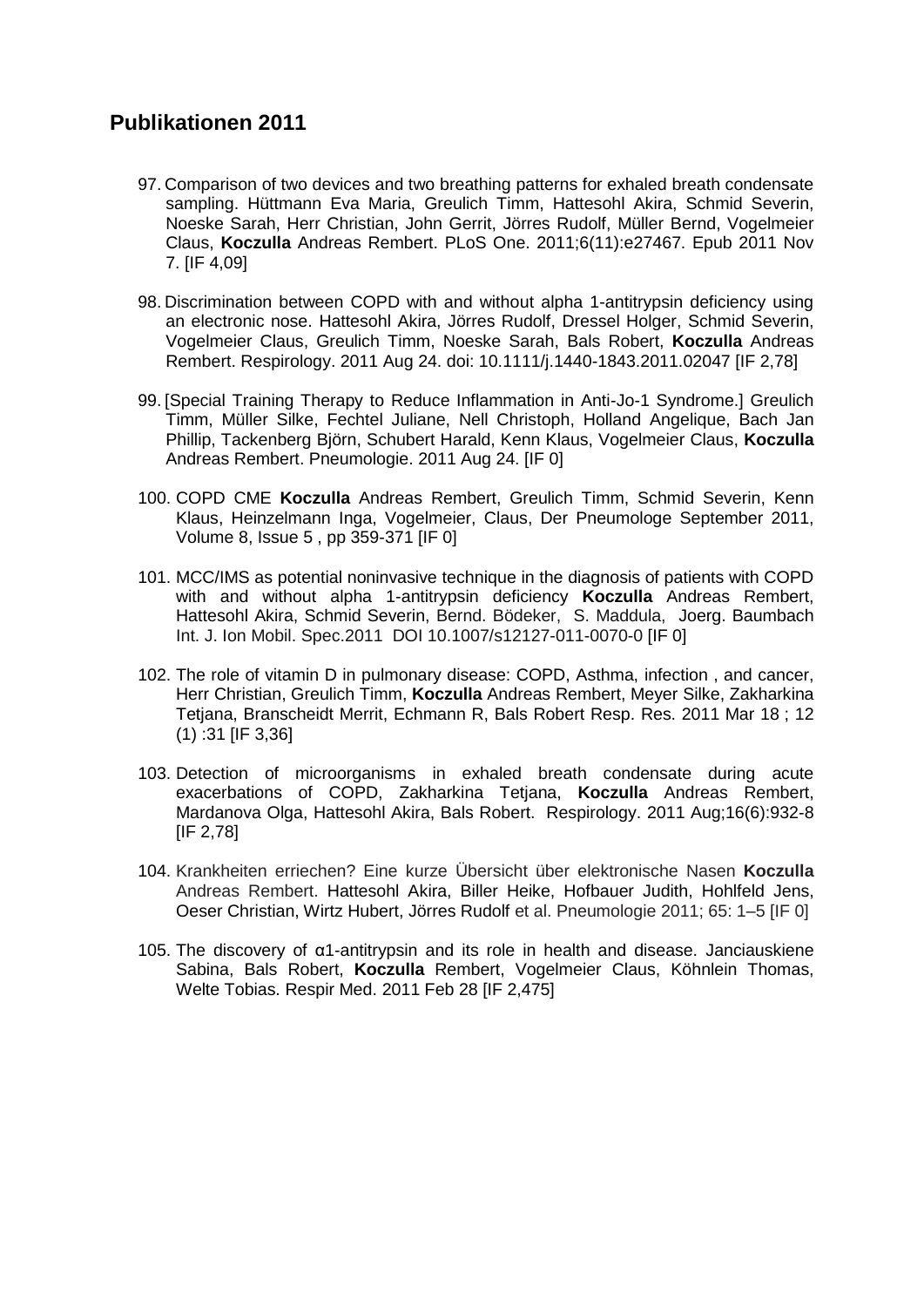- 106. Ambient Temperature Impacts on pH of Exhaled Breath Condensate **Koczulla** Andreas Rembert, Noeske Sarah, Herr Christian, Dette Frank, Pinkenburg Olaf, Schmid Severin, Jörres Rudolf, Vogelmeier Claus, Bals Robert. Respirology 2010 Jan;15(1):155-9. [IF 1,8]
- 107. The acute and chronic effects of smoking on inflammation markers in exhaled breath condensate (EBC) in current smokers **Koczulla** Andreas Rembert, Noeske Sarah, Herr Christian, Jörres Rudolf A, Römmelt Herbert, Vogelmeier Claus, Bals Robert. Respiration 2010;79(1):61-7 [IF 2,54]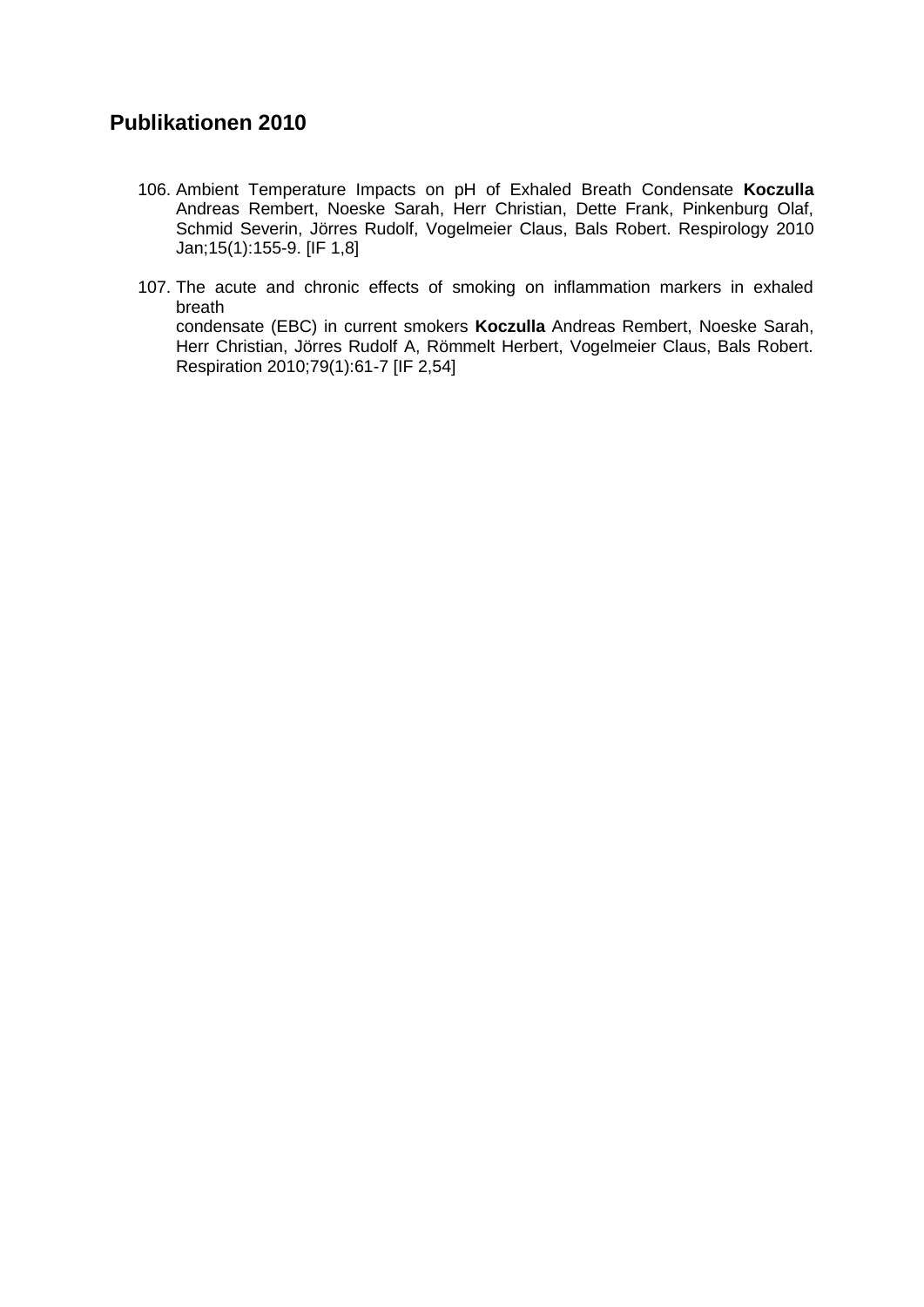- 108. Comparison of exhaled breath condensate pH using two commercial available devices in healthy controls, asthma and COPD patients **Koczulla** Andreas Rembert, Dragonieri Silvano, Schot Robert, Bals Robert, Gauw Stephanie, Vogelmeier Claus, Rabe Klaus, Sterk Peter, Hiemstra Pieter. Respir Res. 2009 Aug 24;10(1):78 [IF 3,36]
- 109. Alpha-1-antitrypsin deficiency: diagnosis and therapy of the lung disease] Schroth Susanne, **Koczulla** Rembert, Herr Christian, Greulich Timm, Walthers Eduard M, Vogelmeier Claus, Bals Robert. Pneumologie. 2009 Jun;63(6):335-41; CME [IF 0]
- 110. [Diagnosis and therapy of COPD] **Koczulla** Andreas Rembert, Bals Robert, Greulich Timm, Vogelmeier Claus. MMW Fortschr Med. 2009 Apr 2;151(14):55-9; quiz 60. German. No abstract available. [IF 0]
- 111. [Chronic obstructive pulmonary disease (COPD) as a systemic disease] Greulich Timm, **Koczulla** Robert, Vogelmeier Claus, Bals Robert. Dtsch Med Wochenschr. 2009 Jun;134(23):1231-5. Epub 2009 May 14. Review. German. [IF 0,59]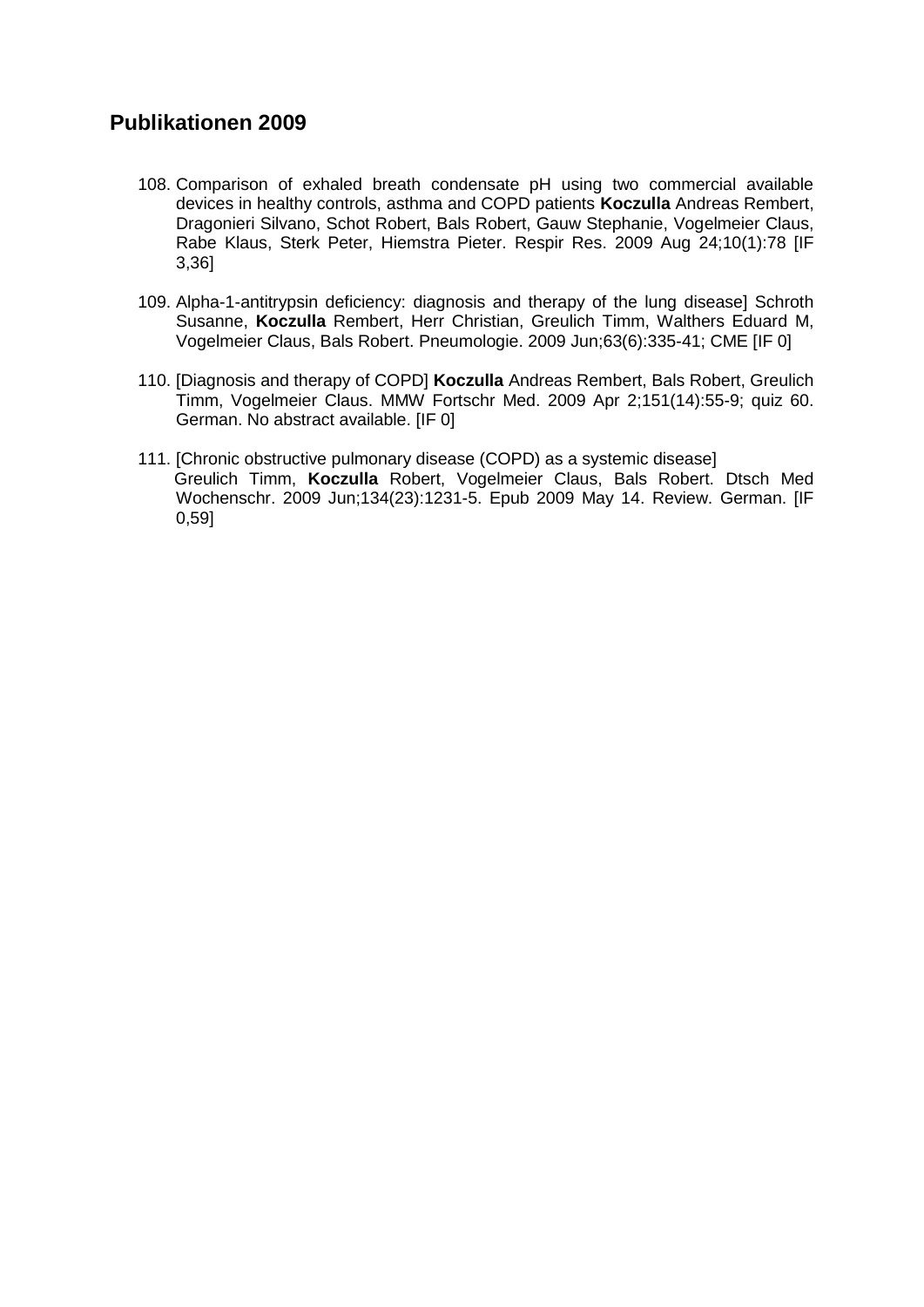- 112. [The German registry of individuals with alpha-1-antitrypsin deficiency--a source for research on patient care] **Koczulla** Rembert, Bittkowski Nina, Andress Jürgen, Greulich Timm, Schroth Susanne, Kotke Viktor, Vogelmeier Claus, Bals Robert. Pneumologie. 2008 Nov;62(11):655-8. Epub 2008 Oct 14. German. [IF 0]
- 113. [Chronic obstructive pulmonary disease: from pathogenesis to treatment] **Koczulla** Andreas Rembert, Vogelmeier Claus. Dtsch Med Wochenschr. 2008 Mar;133(10):471-5. Review. German. [IF 0,65]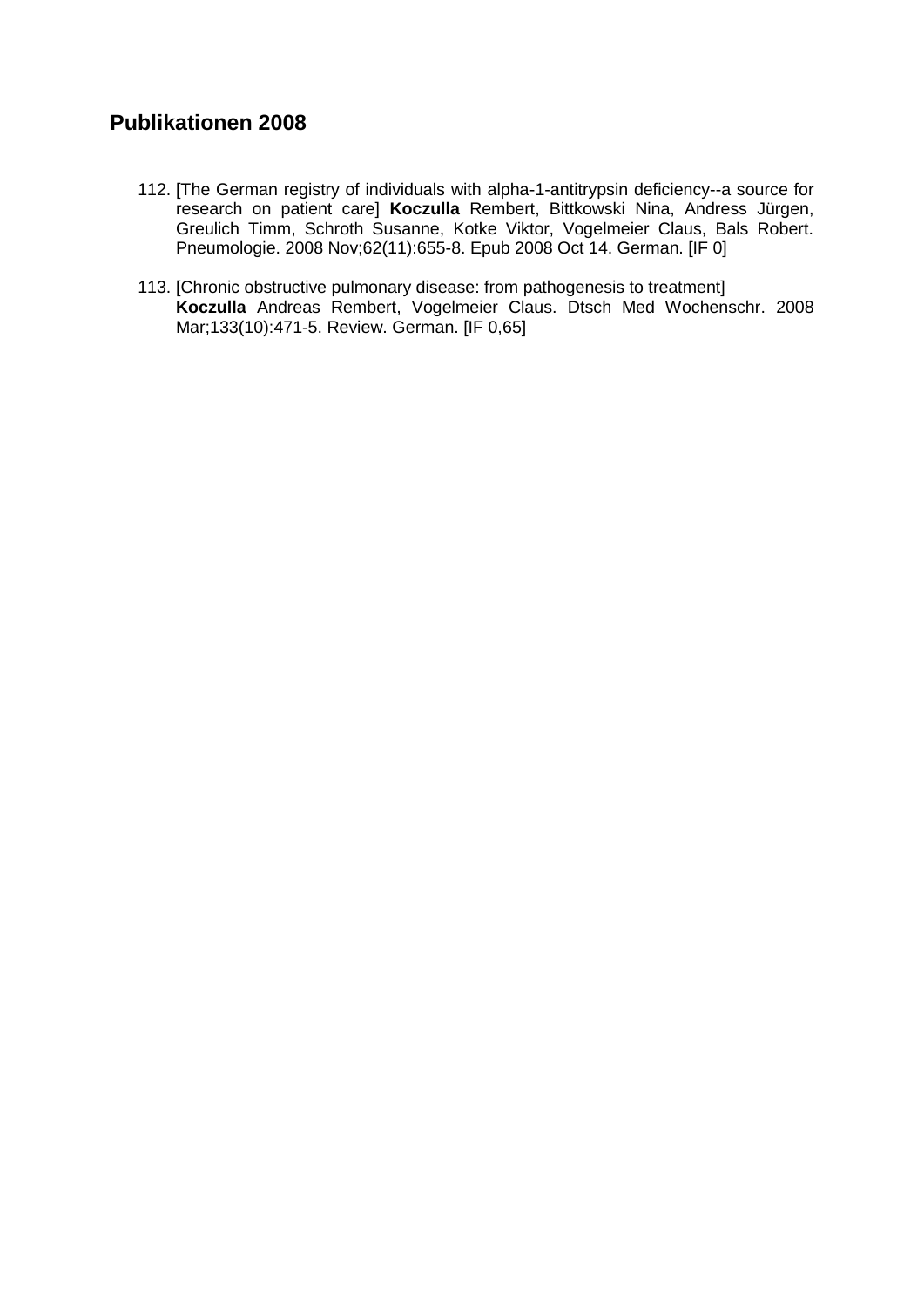- 114. [Differential diagnoses of dyspnoea] **Koczulla** Andreas Rembert, Vogelmeier Claus. Internist (Berl). 2007 Dec;48(12):1389-99; quiz 1400. German. [IF 0,27]
- 115. The host defence peptide LL-37/hCAP-18 is a growth factor for lung cancer cells. \*Both authors contributed equally von Haussen Judith\*, **Koczulla** Rembert\*, Shaykhiev Renat, Herr Christian, Pinkenburg Olaf, Reimer Dirk, Wiewrodt Rainer, Biesterfeld S, Aigner A, Czubayko F, Bals Robert. Lung Cancer. 2008 Jan;59(1):12- 23. Epub 2007 Aug 31. [IF 2,31]
- 116. [The 10-minute consultation: hemoptysis] **Koczulla** Andreas Rembert, Vogelmeier Claus. MMW Fortschr Med. 2007 Jan 25;149(4):46-7. German. [IF 0]
- 117. Identification of individuals with alpha-1-antitrypsin deficiency by a targeted screening program. Bals Robert, **Koczulla** Rembert, Kotke Viktor, Andress Jürgen, Blackert Karl-Heinz, Vogelmeier Claus Respir Med. 2007 Aug;101(8):1708-14. Epub 2007 Apr 10. [IF 1,89]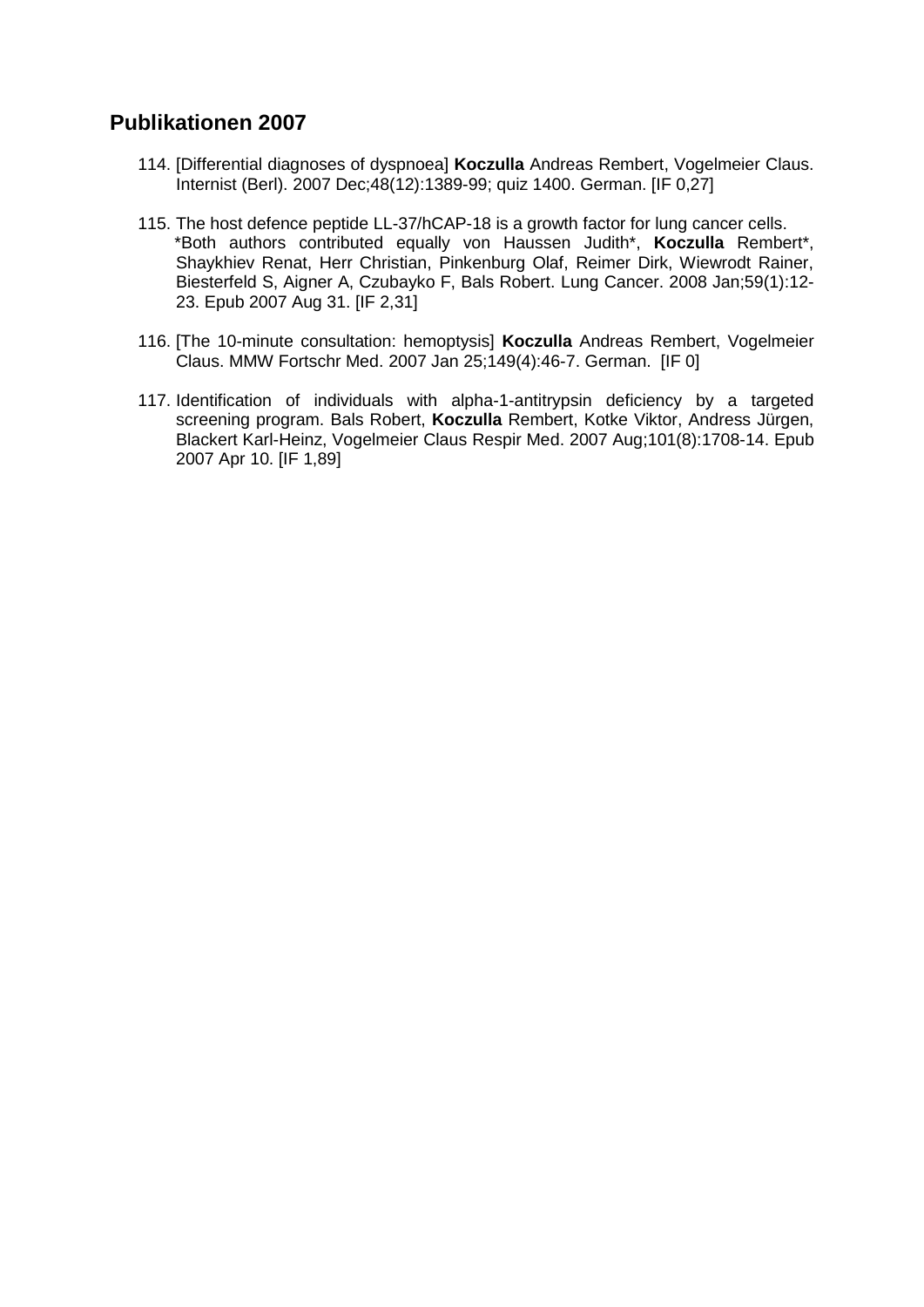118. [Pathogenesis of chronic obstructive pulmonary disease] Vogelmeier Claus, Koczulla Rembert, Fehrenbach Heinz, Bals Robert. Internist (Berl). 2006 Sep;47(9):885-6, 888-90, 892-4. Review. German. [IF 0,3]